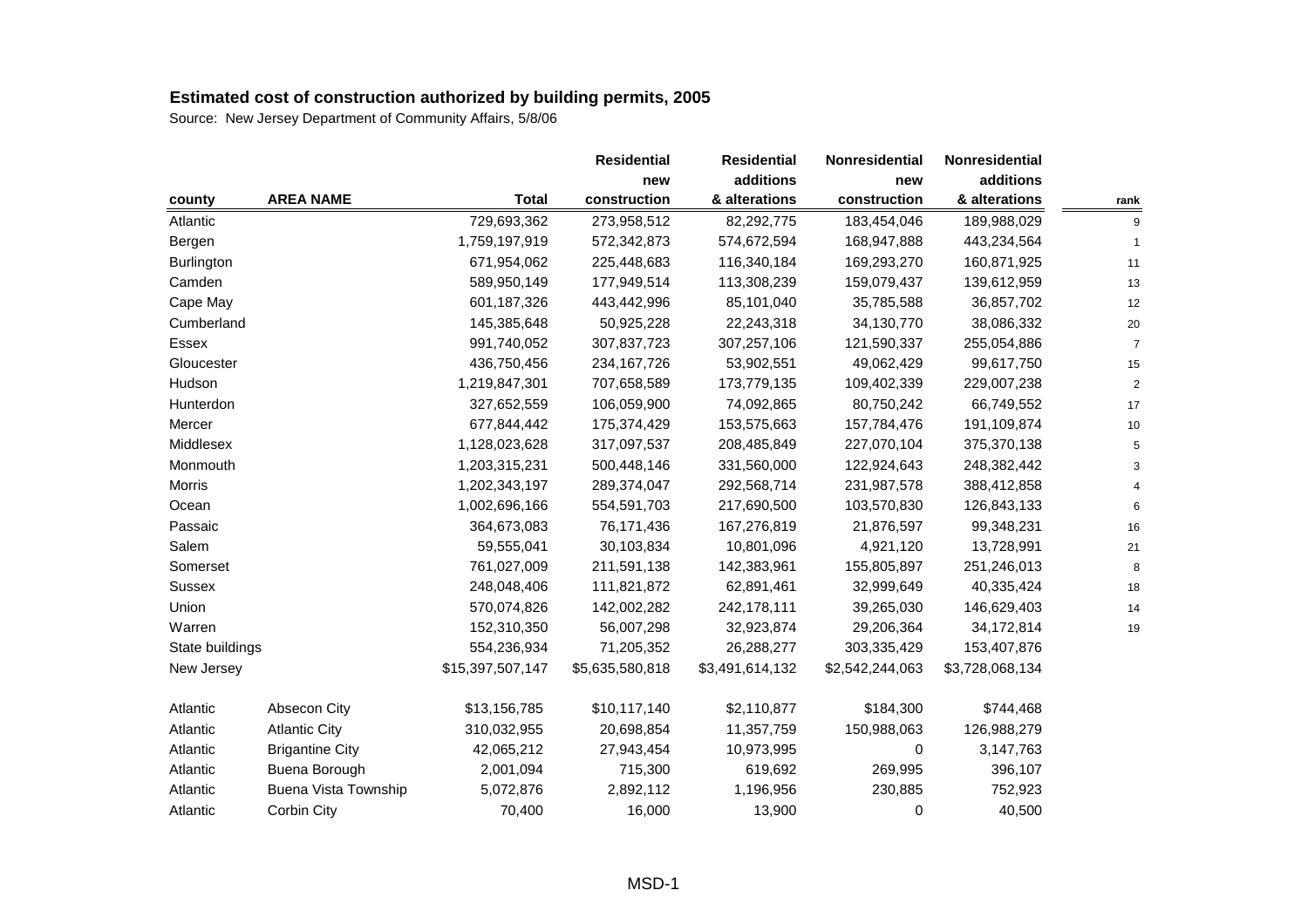|          |                          |              | <b>Residential</b> | <b>Residential</b> | Nonresidential | Nonresidential |      |
|----------|--------------------------|--------------|--------------------|--------------------|----------------|----------------|------|
|          |                          |              | new                | additions          | new            | additions      |      |
| county   | <b>AREA NAME</b>         | <b>Total</b> | construction       | & alterations      | construction   | & alterations  | rank |
| Atlantic | Egg Harbor City          | 3,008,322    | 478,800            | 982,511            | 874,895        | 672,116        |      |
| Atlantic | Egg Harbor Township      | 84,096,416   | 58,643,307         | 6,704,064          | 8,477,583      | 10,271,462     |      |
| Atlantic | <b>Estell Manor City</b> | 1,040,884    | 473,553            | 350,790            | 64,141         | 152,400        |      |
| Atlantic | Folsom Borough           | 7,691,064    | 383,350            | 369,087            | 4,801          | 6,933,826      |      |
| Atlantic | Galloway Township        | 60,075,649   | 36,804,149         | 6,388,786          | 8,549,072      | 8,333,642      |      |
| Atlantic | Hamilton Township        | 59,325,459   | 41,773,394         | 3,372,087          | 3,782,178      | 10,397,800     |      |
| Atlantic | Hammonton Township       | 16,473,919   | 10,458,038         | 2,956,171          | 1,177,741      | 1,881,969      |      |
| Atlantic | Linwood City             | 14,622,205   | 6,395,250          | 4,369,481          | 0              | 3,857,474      |      |
| Atlantic | <b>Longport City</b>     | 15,909,045   | 13,363,751         | 2,518,994          | 0              | 26,300         |      |
| Atlantic | Margate City             | 28,711,257   | 13,561,959         | 11,196,816         | 332,400        | 3,620,082      |      |
| Atlantic | <b>Mullica City</b>      | 4,556,325    | 2,562,587          | 1,056,248          | 590,317        | 347,173        |      |
| Atlantic | Northfield City          | 9,519,225    | 4,529,062          | 2,328,518          | 91,200         | 2,570,445      |      |
| Atlantic | Pleasantville City       | 17,309,961   | 9,995,986          | 2,327,334          | 2,927,300      | 2,059,341      |      |
| Atlantic | Port Republic City       | 2,883,154    | 2,163,350          | 719,804            | 0              | 0              |      |
| Atlantic | Somers Point City        | 17,789,133   | 2,765,786          | 3,775,203          | 4,524,575      | 6,723,569      |      |
| Atlantic | Ventnor City             | 13,642,643   | 7,008,780          | 6,264,173          | 348,400        | 21,290         |      |
| Atlantic | Weymouth Township        | 639,379      | 214,550            | 339,529            | 36,200         | 49,100         |      |
| Bergen   | Allendale Borough        | 13,552,896   | 921,451            | 8,571,485          | 2,834,100      | 1,225,860      |      |
| Bergen   | Alpine Borough           | 18,383,878   | 15,815,078         | 2,034,256          | 253,500        | 281,044        |      |
| Bergen   | Bergenfield Borough      | 43,519,609   | 28,257,700         | 11,906,374         | 46,800         | 3,308,735      |      |
| Bergen   | Bogota Borough           | 3,814,120    | 766,500            | 2,202,908          | $\Omega$       | 844,712        |      |
| Bergen   | Carlstadt Borough        | 10,704,703   | 2,325,100          | 1,330,444          | 551,800        | 6,497,359      |      |
| Bergen   | Cliffside Park Borough   | 23,392,526   | 16,288,020         | 5,097,280          | 0              | 2,007,226      |      |
| Bergen   | Closter Borough          | 22,421,804   | 13,239,910         | 5,539,642          | 677,300        | 2,964,952      |      |
| Bergen   | Cresskill Borough        | 25,779,868   | 14,865,940         | 8,821,308          | 1,645,000      | 447,620        |      |
| Bergen   | Demarest Borough         | 24,748,659   | 17,831,388         | 5,829,046          | 604,000        | 484,225        |      |
| Bergen   | Dumont Borough           | 12,654,450   | 761,851            | 11,692,757         | $\mathbf 0$    | 199,842        |      |
| Bergen   | Elmwood Park Borough     | 33,812,018   | 5,664,735          | 8,187,024          | 7,137,500      | 12,822,759     |      |
| Bergen   | East Rutherford Borough  | 30,690,313   | 2,501,802          | 2,878,286          | 15,650,372     | 9,659,853      |      |
| Bergen   | Edgewater Borough        | 24,622,066   | 15,465,800         | 6,784,276          | 81,500         | 2,290,490      |      |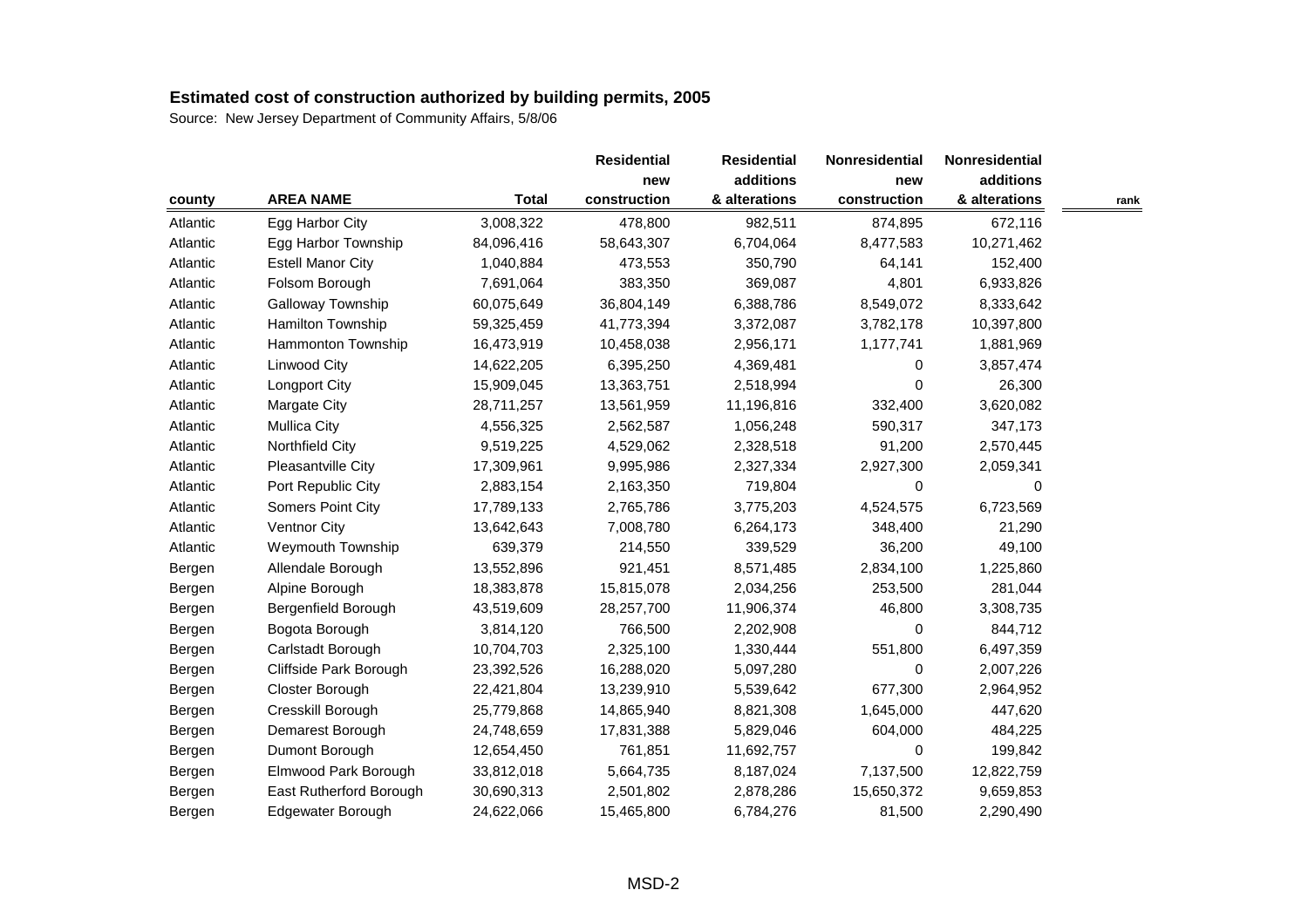|        |                          |              | <b>Residential</b> | <b>Residential</b> | Nonresidential | Nonresidential |      |
|--------|--------------------------|--------------|--------------------|--------------------|----------------|----------------|------|
|        |                          |              |                    | additions          | new            | additions      |      |
| county | <b>AREA NAME</b>         | <b>Total</b> | construction       | & alterations      | construction   | & alterations  | rank |
| Bergen | Emerson Borough          | 7,251,319    | 1,050,158          | 5,317,402          | 0              | 883,759        |      |
| Bergen | <b>Englewood City</b>    | 122,208,506  | 80,330,658         | 13,249,686         | 9,081,647      | 19,546,515     |      |
| Bergen | Englewood Cliffs Borough | 28,108,192   | 18,852,750         | 5,061,227          | 0              | 4,194,215      |      |
| Bergen | Fair Lawn Borough        | 61,142,003   | 3,035,350          | 24,362,183         | 11,225,096     | 22,519,374     |      |
| Bergen | Fairview Borough         | 11,272,791   | 6,629,200          | 1,734,684          | 308,600        | 2,600,307      |      |
| Bergen | Fort Lee Borough         | 44,822,353   | 9,125,661          | 20,015,834         | 5,593,000      | 10,087,858     |      |
| Bergen | Franklin Lakes Borough   | 46,618,772   | 22,486,890         | 17,751,952         | 3,347,500      | 3,032,430      |      |
| Bergen | <b>Garfield City</b>     | 11,037,813   | 1,638,950          | 6,064,494          | 546,200        | 2,788,169      |      |
| Bergen | Glen Rock Borough        | 24,003,805   | 1,262,381          | 19,551,440         | 0              | 3,189,984      |      |
| Bergen | <b>Hackensack City</b>   | 60,704,176   | 12,750,708         | 11,420,556         | 12,973,601     | 23,559,311     |      |
| Bergen | Harrington Park Borough  | 5,705,468    | 2,458,650          | 3,210,982          | 0              | 35,836         |      |
| Bergen | Hasbrouck Heights Boroug | 18,294,803   | 2,789,100          | 9,019,360          | 3,265,432      | 3,220,911      |      |
| Bergen | Haworth Borough          | 9,315,155    | 5,808,200          | 2,523,830          | 347,700        | 635,425        |      |
| Bergen | Hillsdale Borough        | 32,209,262   | 4,560,406          | 7,619,667          | 651,600        | 19,377,589     |      |
| Bergen | Ho-Ho-Kus Borough        | 8,815,777    | 2,729,550          | 5,647,995          | 6,500          | 431,732        |      |
| Bergen | Leonia Borough           | 4,954,340    | 0                  | 3,718,248          | 4,000          | 1,232,092      |      |
| Bergen | Little Ferry Borough     | 5,364,413    | 758,800            | 2,790,584          | 0              | 1,815,029      |      |
| Bergen | Lodi Borough             | 16,248,822   | 6,764,911          | 5,427,231          | 116,700        | 3,939,980      |      |
| Bergen | Lyndhurst Township       | 54,298,363   | 24,258,437         | 7,768,991          | 10,388,393     | 11,882,542     |      |
| Bergen | Mahwah Township          | 41,683,593   | 12,255,501         | 7,492,340          | 1,991,539      | 19,944,213     |      |
| Bergen | Maywood Borough          | 5,336,816    | 0                  | 4,653,339          | 0              | 683,477        |      |
| Bergen | Midland Park Borough     | 10,149,574   | 609,200            | 5,485,167          | 0              | 4,055,207      |      |
| Bergen | Montvale Borough         | 26,902,561   | 5,301,160          | 7,209,532          | 1,184,800      | 13,207,069     |      |
| Bergen | Moonachie Borough        | 3,381,005    | 1,352,000          | 473,070            | 5,000          | 1,550,935      |      |
| Bergen | New Milford Borough      | 12,853,632   | 2,899,908          | 9,071,100          | 0              | 882,624        |      |
| Bergen | North Arlington Borough  | 5,366,783    | 539,000            | 3,882,391          | 0              | 945,392        |      |
| Bergen | Northvale Borough        | 7,544,219    | 1,487,750          | 2,140,699          | 2,200,400      | 1,715,370      |      |
| Bergen | Norwood Borough          | 14,106,774   | 5,650,813          | 2,670,603          | 4,290,651      | 1,494,707      |      |
| Bergen | Oakland Borough          | 19,846,478   | 1,141,700          | 11,878,431         | 2,495,000      | 4,331,347      |      |
| Bergen | Old Tappan Borough       | 17,223,490   | 7,101,210          | 9,031,185          | 3,000          | 1,088,095      |      |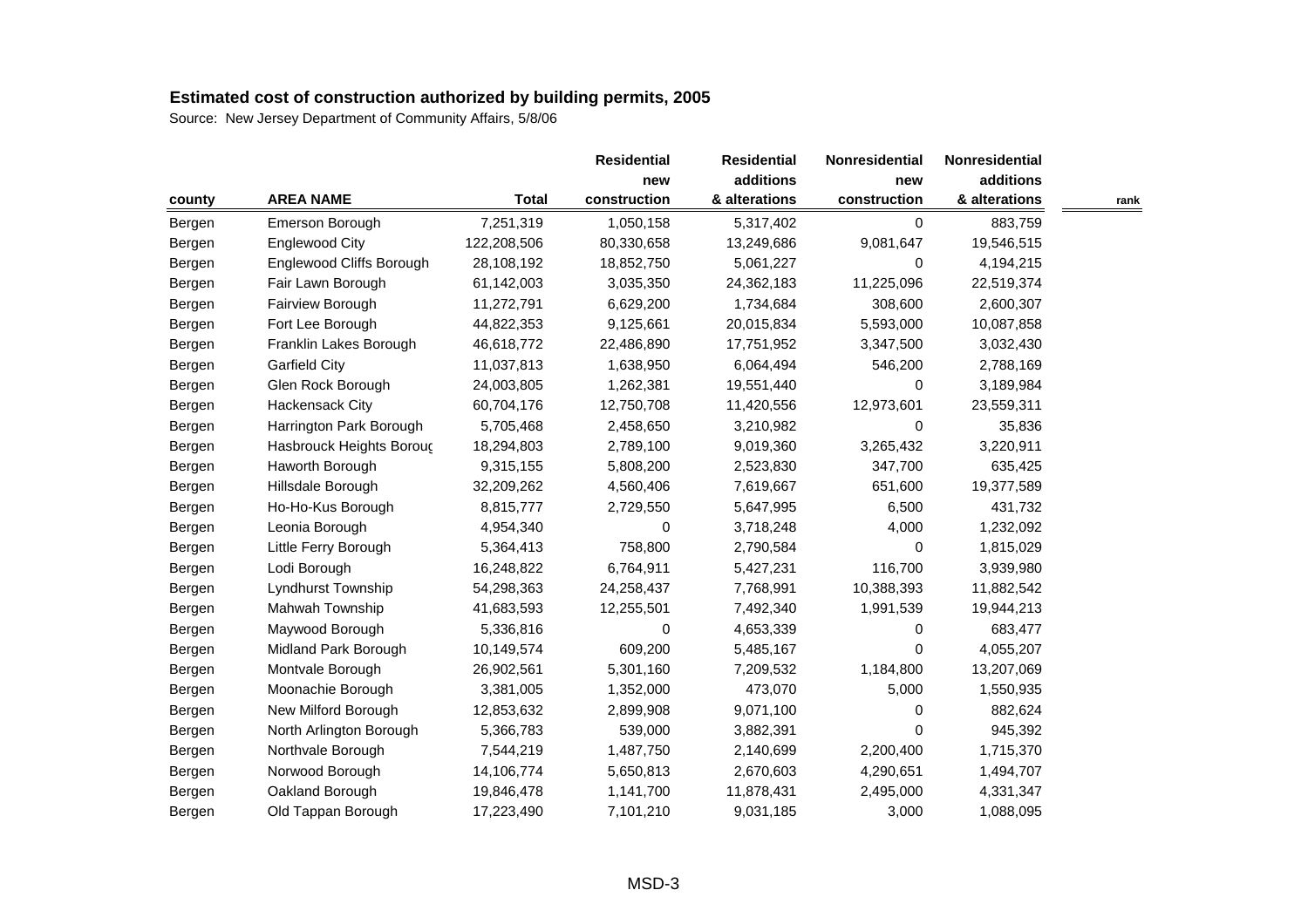|                   |                            |              | <b>Residential</b> | <b>Residential</b> | Nonresidential | Nonresidential |      |
|-------------------|----------------------------|--------------|--------------------|--------------------|----------------|----------------|------|
|                   |                            |              | new                | additions          | new            | additions      |      |
| county            | <b>AREA NAME</b>           | <b>Total</b> | construction       | & alterations      | construction   | & alterations  | rank |
| Bergen            | Oradell Borough            | 32,353,182   | 1,246,100          | 7,666,867          | 452,500        | 22,987,715     |      |
| Bergen            | Palisades Park Borough     | 35,813,395   | 32,133,050         | 1,710,346          | 0              | 1,969,999      |      |
| Bergen            | Paramus Borough            | 139,055,545  | 18,604,321         | 20,305,387         | 30,043,000     | 70,102,837     |      |
| Bergen            | Park Ridge Borough         | 12,302,354   | 3,930,890          | 6,702,222          | 0              | 1,669,242      |      |
| Bergen            | Ramsey Borough             | 53,831,862   | 17,435,680         | 14,127,363         | 12,459,145     | 9,809,674      |      |
| Bergen            | Ridgefield Borough         | 13,711,392   | 2,315,700          | 3,040,559          | 341,600        | 8,013,533      |      |
| Bergen            | Ridgefield Park Village    | 5,845,975    | 159,000            | 3,273,075          | 0              | 2,413,900      |      |
| Bergen            | Ridgewood Village          | 50,326,085   | 3,047,370          | 35,709,956         | 232,100        | 11,336,659     |      |
| Bergen            | River Edge Borough         | 12,898,416   | 3,066,699          | 8,273,515          | 342,200        | 1,216,002      |      |
| Bergen            | River Vale Township        | 24,340,971   | 5,299,625          | 10,210,681         | 8,075,020      | 755,645        |      |
| Bergen            | Rochelle Park Township     | 8,656,259    | 450,400            | 2,833,820          | 2,786,974      | 2,585,065      |      |
| Bergen            | Rockleigh Borough          | 686,859      | 0                  | 52,859             | $\mathbf 0$    | 634,000        |      |
| Bergen            | Rutherford Borough         | 32,208,714   | 2,751,390          | 10,255,058         | 4,277,616      | 14,924,650     |      |
| Bergen            | Saddle Brook Township      | 19,630,487   | 10,608,801         | 7,182,110          | 33,900         | 1,805,676      |      |
| Bergen            | Saddle River Borough       | 32,422,992   | 19,734,260         | 8,718,942          | 259,000        | 3,710,790      |      |
| Bergen            | South Hackensack Twp       | 9,185,986    | 360,000            | 520,331            | 195,000        | 8,110,655      |      |
| Bergen            | <b>Teaneck Township</b>    | 37, 167, 116 | 5,785,172          | 21,625,753         | 1,000,400      | 8,755,791      |      |
| Bergen            | <b>Tenafly Borough</b>     | 44,373,948   | 20,988,206         | 18,771,746         | 1,584,000      | 3,029,996      |      |
| Bergen            | Teterboro Borough          | 16,238,333   | 0                  | 0                  | 6,000,000      | 10,238,333     |      |
| Bergen            | Upper Saddle River Borou   | 39,212,105   | 17,254,081         | 20,834,173         | 1,500          | 1,122,351      |      |
| Bergen            | Waldwick Borough           | 11,156,429   | 1,754,694          | 6,284,399          | 0              | 3,117,336      |      |
| Bergen            | Wallington Borough         | 5,085,021    | 1,545,000          | 1,653,323          | 400,000        | 1,486,698      |      |
| Bergen            | Washington Township        | 9,263,608    | 1,214,150          | 7,872,208          | 15,000         | 162,250        |      |
| Bergen            | Westwood Borough           | 10,529,409   | 1,365,175          | 5,537,518          | 652,202        | 2,974,514      |      |
| Bergen            | Woodcliff Lake Borough     | 22,361,564   | 11,079,533         | 5,765,779          | 52,000         | 5,464,252      |      |
| Bergen            | Wood-Ridge Borough         | 4,396,776    | 972,004            | 2,776,768          | 212,500        | 435,504        |      |
| Bergen            | <b>Wyckoff Township</b>    | 51,275,168   | 8,907,295          | 25,848,547         | 24,000         | 16,495,326     |      |
| <b>Burlington</b> | <b>Bass River Township</b> | 2,661,546    | 1,927,250          | 494,871            | 62,504         | 176,921        |      |
| Burlington        | <b>Beverly City</b>        | 980,877      | 167,700            | 660,168            | 21,365         | 131,644        |      |
| <b>Burlington</b> | <b>Bordentown City</b>     | 3,804,010    | 0                  | 1,455,769          | 1,539,571      | 808,670        |      |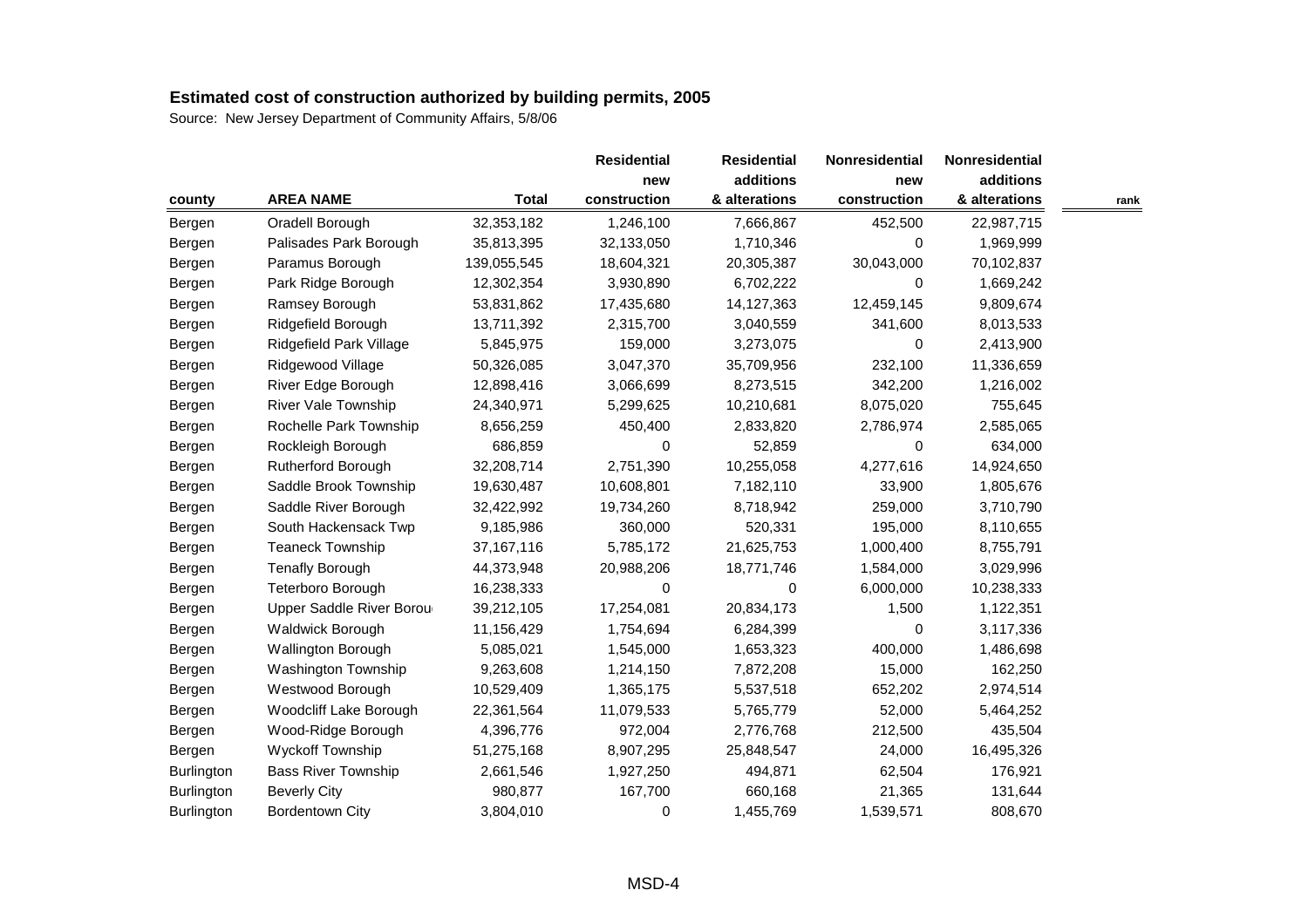|                   |                                |              | <b>Residential</b> | <b>Residential</b> | Nonresidential | Nonresidential |      |
|-------------------|--------------------------------|--------------|--------------------|--------------------|----------------|----------------|------|
|                   |                                |              | new                | additions          | new            | additions      |      |
| county            | <b>AREA NAME</b>               | <b>Total</b> | construction       | & alterations      | construction   | & alterations  | rank |
| <b>Burlington</b> | Bordentown Township            | 29,215,049   | 17,104,135         | 2,279,345          | 2,042,150      | 7,789,419      |      |
| Burlington        | <b>Burlington City</b>         | 4,430,208    | 585,178            | 2,479,566          | 10,730         | 1,354,734      |      |
| <b>Burlington</b> | <b>Burlington Township</b>     | 39,326,897   | 1,263,986          | 6,264,202          | 24,619,637     | 7,179,072      |      |
| Burlington        | <b>Chesterfield Township</b>   | 15,211,235   | 12,843,097         | 1,886,053          | 127,630        | 354,455        |      |
| Burlington        | Cinnaminson Township           | 27,681,524   | 13,081,470         | 4,684,562          | 6,780,098      | 3,135,394      |      |
| <b>Burlington</b> | Delanco Township               | 13,941,600   | 7,385,772          | 1,084,251          | 395,360        | 5,076,217      |      |
| Burlington        | Delran Township                | 20,845,623   | 1,612,510          | 3,789,331          | 11,880,998     | 3,562,784      |      |
| <b>Burlington</b> | Eastampton Township            | 2,079,601    | 349,232            | 1,277,230          | 89,239         | 363,900        |      |
| Burlington        | <b>Edgewater Park Township</b> | 4,598,600    | 2,056,390          | 1,583,106          | 842,744        | 116,360        |      |
| Burlington        | Evesham Township               | 42,894,268   | 8,712,791          | 6,189,312          | 8,461,655      | 19,530,510     |      |
| Burlington        | Fieldsboro Borough             | 335,958      | $\boldsymbol{0}$   | 269,558            | 48,000         | 18,400         |      |
| Burlington        | Florence Township              | 58,132,556   | 14,499,850         | 2,753,918          | 36,527,445     | 4,351,343      |      |
| Burlington        | Hainesport Township            | 12,891,896   | 5,306,284          | 1,885,041          | 4,772,909      | 927,662        |      |
| <b>Burlington</b> | Lumberton Township             | 12,967,295   | 7,145,569          | 2,820,072          | 434,408        | 2,567,246      |      |
| <b>Burlington</b> | Mansfield Township             | 24,725,177   | 16,753,569         | 2,359,323          | 4,557,481      | 1,054,804      |      |
| Burlington        | Maple Shade Borough            | 9,153,291    | 596,410            | 4,538,709          | 380,250        | 3,637,922      |      |
| <b>Burlington</b> | Medford Township               | 25,759,265   | 9,093,139          | 8,481,143          | 2,399,678      | 5,785,305      |      |
| Burlington        | Medford Lakes Borough          | 3,703,088    | 740,100            | 2,873,328          | 52,500         | 37,160         |      |
| <b>Burlington</b> | Moorestown Township            | 67,438,619   | 20,523,136         | 14, 162, 153       | 1,569,225      | 31,184,105     |      |
| Burlington        | Mount Holly Township           | 10,924,480   | 1,602,951          | 4,458,421          | 93,000         | 4,770,108      |      |
| Burlington        | Mount Laurel Township          | 111,094,289  | 23,717,006         | 10,383,999         | 43,436,481     | 33,556,803     |      |
| Burlington        | New Hanover Township           | 237,630      | 1                  | 177,849            | 38,049         | 21,731         |      |
| <b>Burlington</b> | North Hanover Township         | 4,411,284    | 1,665,280          | 1,299,724          | 1,202,387      | 243,893        |      |
| Burlington        | Palmyra Borough                | 3,735,351    | 129,500            | 1,815,900          | 543,700        | 1,246,251      |      |
| Burlington        | Pemberton Borough              | 3,428,559    | 3,090,095          | 193,314            | 90,000         | 55,150         |      |
| Burlington        | Pemberton Township             | 22,673,754   | 10,460,904         | 5,940,022          | 96,760         | 6,176,068      |      |
| Burlington        | <b>Riverside Township</b>      | 3,650,141    | 502,980            | 1,217,523          | 0              | 1,929,638      |      |
| Burlington        | <b>Riverton Borough</b>        | 1,143,263    | 0                  | 970,884            | 3,500          | 168,879        |      |
| Burlington        | Shamong Township               | 4,708,405    | 1,831,025          | 512,930            | 456,610        | 1,907,840      |      |
| <b>Burlington</b> | Southampton Township           | 22,115,732   | 16,396,250         | 3,135,480          | 1,498,603      | 1,085,399      |      |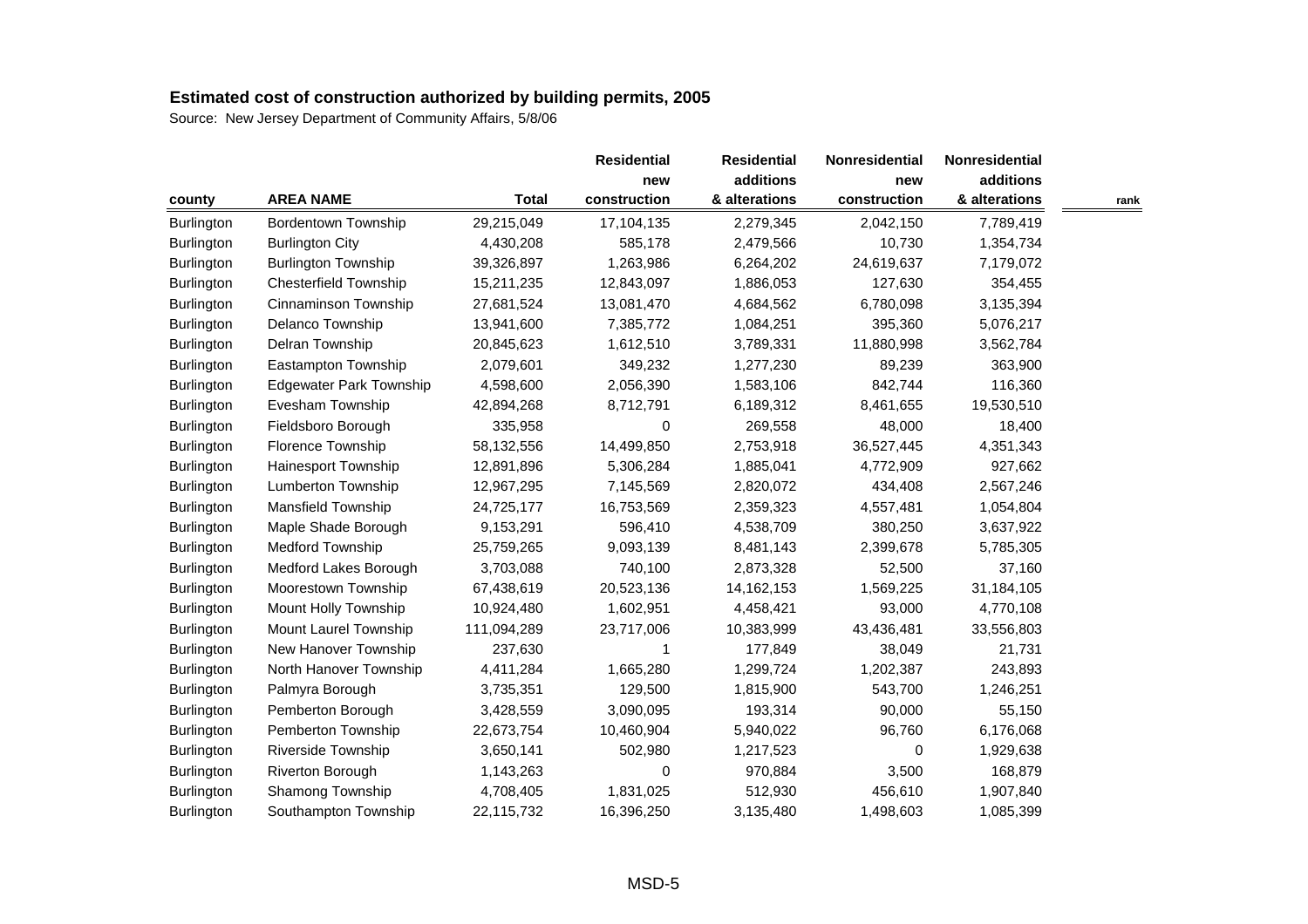|            |                            |              | <b>Residential</b> | <b>Residential</b> | Nonresidential | <b>Nonresidential</b> |      |
|------------|----------------------------|--------------|--------------------|--------------------|----------------|-----------------------|------|
|            |                            |              | new                | additions          | new            | additions             |      |
| county     | <b>AREA NAME</b>           | <b>Total</b> | construction       | & alterations      | construction   | & alterations         | rank |
| Burlington | Springfield Township       | 5,804,759    | 2,465,406          | 913,315            | 1,311,782      | 1,114,256             |      |
| Burlington | Tabernacle Township        | 9,504,697    | 4,236,468          | 2,419,589          | 764,696        | 2,083,944             |      |
| Burlington | Washington Township        | 3,519,400    | 180,000            | 228,350            | 3,060,000      | 51,050                |      |
| Burlington | <b>Westampton Township</b> | 29,992,505   | 14,508,490         | 2,376,805          | 9,050,175      | 4,057,035             |      |
| Burlington | Willingboro Township       | 9,938,914    | 1,039,059          | 5,741,324          | 0              | 3,158,531             |      |
| Burlington | <b>Woodland Township</b>   | 1,384,672    | 1,042,200          | 239,700            | 18,450         | 84,322                |      |
| Burlington | Wrightstown Borough        | 908,044      | 833,500            | 44,044             | 13,500         | 17,000                |      |
| Camden     | Audubon Borough            | 13, 167, 287 | 0                  | 2,371,505          | 7,779,167      | 3,016,615             |      |
| Camden     | Audubon Park Borough       | 194,471      | 0                  | 179,696            | 1,000          | 13,775                |      |
| Camden     | <b>Barrington Borough</b>  | 5,237,616    | 1,233,684          | 3,753,091          | 0              | 250,841               |      |
| Camden     | Bellmawr Borough           | 5,960,512    | 160,550            | 2,724,615          | 798,400        | 2,276,947             |      |
| Camden     | Berlin Borough             | 10,809,714   | 5,649,460          | 2,267,867          | 1,505,700      | 1,386,687             |      |
| Camden     | <b>Berlin Township</b>     | 5,326,787    | 1,136,478          | 803,297            | 1,280,056      | 2,106,956             |      |
| Camden     | Brooklawn Borough          | 2,018,155    | 100,000            | 376,254            | $\Omega$       | 1,541,901             |      |
| Camden     | Camden City                | 80,260,398   | 8,678,256          | 10,887,519         | 30,903,134     | 29,791,489            |      |
| Camden     | Cherry Hill Township       | 110,334,909  | 11,857,974         | 19,974,342         | 42,290,575     | 36,212,018            |      |
| Camden     | <b>Chesilhurst Borough</b> | 366,130      | 89,150             | 130,569            | 114,000        | 32,411                |      |
| Camden     | Clementon Borough          | 2,461,616    | 935,849            | 702,878            | 17,000         | 805,889               |      |
| Camden     | Collingswood Borough       | 6,143,255    | 0                  | 4,152,651          | 33,000         | 1,957,604             |      |
| Camden     | Gibbsboro Borough          | 1,702,004    | 321,030            | 646,910            | 259,445        | 474,619               |      |
| Camden     | <b>Gloucester City</b>     | 2,679,832    | 279,606            | 1,813,660          | 96,500         | 490,066               |      |
| Camden     | <b>Gloucester Township</b> | 64,001,523   | 32,075,311         | 11,104,810         | 7,051,496      | 13,769,906            |      |
| Camden     | Haddon Township            | 9,614,531    | 1,478,850          | 5,861,880          | 252,355        | 2,021,446             |      |
| Camden     | Haddonfield Borough        | 23,926,765   | 2,487,110          | 10,713,380         | 0              | 10,726,275            |      |
| Camden     | Haddon Heights Borough     | 5,994,345    | 1,605,459          | 4,380,036          | 0              | 8,850                 |      |
| Camden     | Hi-nella Borough           | 92,068       | 0                  | 75,173             | 0              | 16,895                |      |
| Camden     | Laurel Springs Borough     | 742,908      | 107,500            | 573,510            | 3,400          | 58,498                |      |
| Camden     | Lawnside Borough           | 8,076,120    | 5,054,174          | 431,605            | 346,745        | 2,243,596             |      |
| Camden     | Lindenwold Borough         | 3,688,731    | 700,800            | 1,230,542          | 131,773        | 1,625,616             |      |
| Camden     | Magnolia Borough           | 14,599,175   | 627,603            | 724,448            | 10,189,851     | 3,057,273             |      |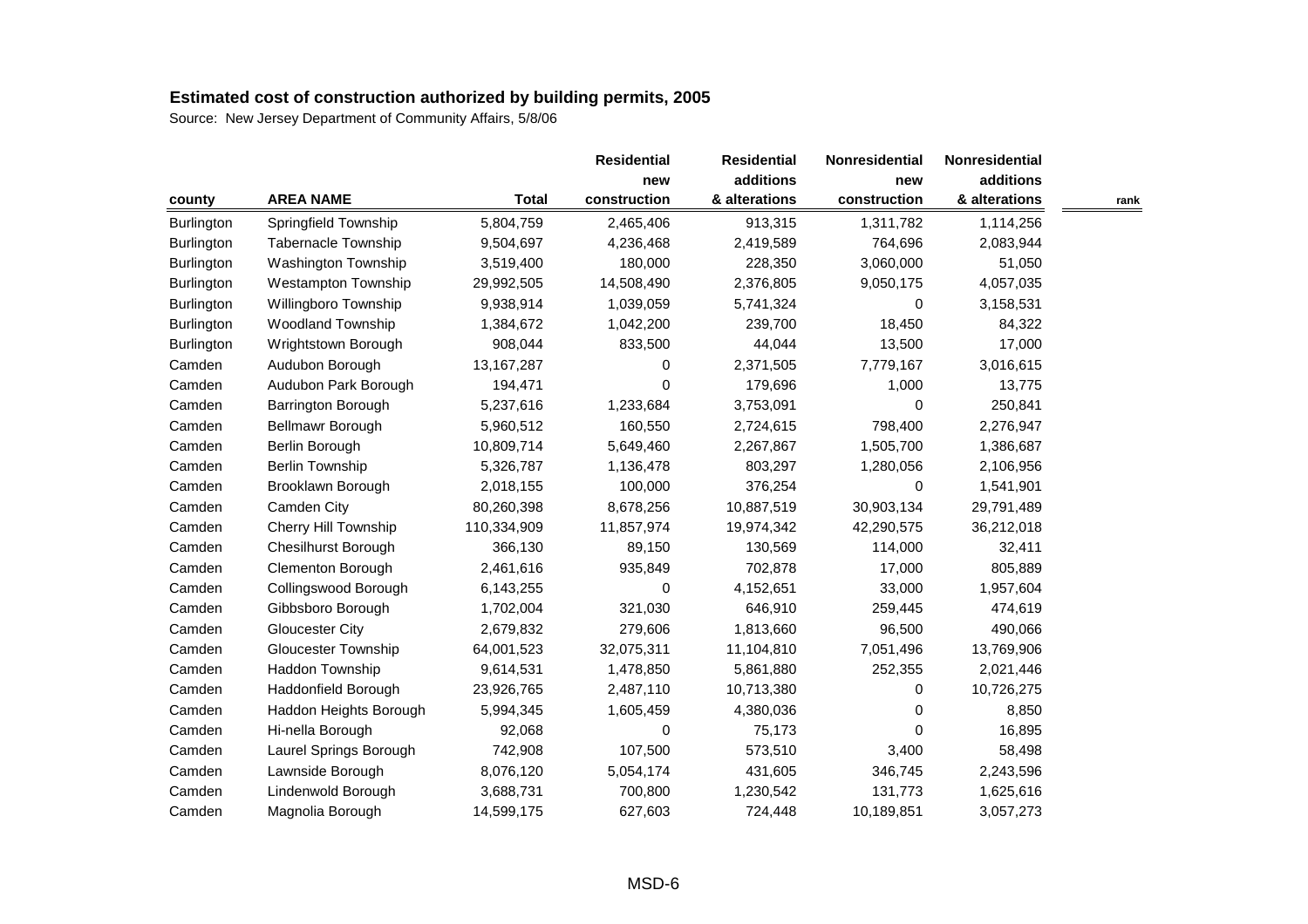|          |                        |              | <b>Residential</b> | <b>Residential</b> | Nonresidential | Nonresidential |      |
|----------|------------------------|--------------|--------------------|--------------------|----------------|----------------|------|
|          |                        |              | new                | additions          | new            | additions      |      |
| county   | <b>AREA NAME</b>       | <b>Total</b> | construction       | & alterations      | construction   | & alterations  | rank |
| Camden   | Merchantville Borough  | 1,671,473    | 274,900            | 988,078            | 0              | 408,495        |      |
| Camden   | Mount Ephraim Borough  | 1,558,048    | 53,700             | 1,183,878          | 73,000         | 247,470        |      |
| Camden   | Oaklyn Borough         | 1,130,695    | 0                  | 1,014,344          | 0              | 116,351        |      |
| Camden   | Pennsauken Township    | 23,508,842   | 7,644,600          | 5,237,258          | 4,406,551      | 6,220,433      |      |
| Camden   | Pine Hill Borough      | 4,876,045    | 2,755,900          | 1,661,138          | 348,050        | 110,957        |      |
| Camden   | Pine Valley Borough    | 3,601,600    | 576,750            | 21,300             | 2,958,950      | 44,600         |      |
| Camden   | Runnemede Borough      | 3,777,170    | 749,150            | 1,898,444          | 57,500         | 1,072,076      |      |
| Camden   | Somerdale Borough      | 2,042,746    | 698,750            | 898,114            | 0              | 445,882        |      |
| Camden   | Stratford Borough      | 3,229,435    | 179,000            | 1,521,916          | 144,000        | 1,384,519      |      |
| Camden   | Tavistock Borough      | 0            | 0                  | 0                  | 0              | 0              |      |
| Camden   | Voorhees Township      | 90,845,699   | 39,785,483         | 4,519,884          | 37,795,357     | 8,744,975      |      |
| Camden   | Waterford Township     | 8,803,127    | 3,430,662          | 2,275,269          | 2,162,736      | 934,460        |      |
| Camden   | Winslow Township       | 67,173,493   | 47,221,775         | 5,940,388          | 8,079,696      | 5,931,634      |      |
| Camden   | Woodlynne Borough      | 332,924      | 0                  | 267,990            | 0              | 64,934         |      |
| Cape May | Avalon Borough         | 89,909,930   | 72,136,987         | 6,724,458          | 7,044,221      | 4,004,264      |      |
| Cape May | Cape May City          | 21,013,991   | 8,896,080          | 8,171,262          | 192,600        | 3,754,049      |      |
| Cape May | Cape May Point Borough | 2,047,064    | 1,313,700          | 600,414            | 30,450         | 102,500        |      |
| Cape May | Dennis Township        | 7,751,160    | 929,600            | 1,887,378          | 3,177,000      | 1,757,182      |      |
| Cape May | Lower Township         | 31,561,441   | 9,510,970          | 15,344,789         | 3,762,189      | 2,943,493      |      |
| Cape May | Middle Township        | 54,984,834   | 25,637,629         | 2,238,773          | 17,360,471     | 9,747,961      |      |
| Cape May | North Wildwood City    | 54,189,426   | 48,466,572         | 3,882,565          | 734,000        | 1,106,289      |      |
| Cape May | Ocean City             | 130,718,587  | 107,950,714        | 15,518,379         | 949,900        | 6,299,594      |      |
| Cape May | Sea Isle City          | 45,335,313   | 40,765,936         | 3,893,476          | 147,101        | 528,800        |      |
| Cape May | Stone Harbor Borough   | 35,458,038   | 25,412,528         | 8,977,807          | 40,000         | 1,027,703      |      |
| Cape May | <b>Upper Township</b>  | 21,486,642   | 8,183,455          | 9,347,062          | 985,936        | 2,970,189      |      |
| Cape May | West Cape May Borough  | 4,846,724    | 2,953,018          | 1,813,000          | 33,100         | 47,606         |      |
| Cape May | West Wildwood Borough  | 4,384,952    | 3,503,725          | 869,877            | 0              | 11,350         |      |
| Cape May | <b>Wildwood City</b>   | 40,779,280   | 36,811,116         | 2,126,516          | 839,175        | 1,002,473      |      |
| Cape May | Wildwood Crest Borough | 55,440,259   | 50,652,866         | 3,427,086          | 0              | 1,360,307      |      |
| Cape May | Woodbine Borough       | 1,279,685    | 318,100            | 278,198            | 489,445        | 193,942        |      |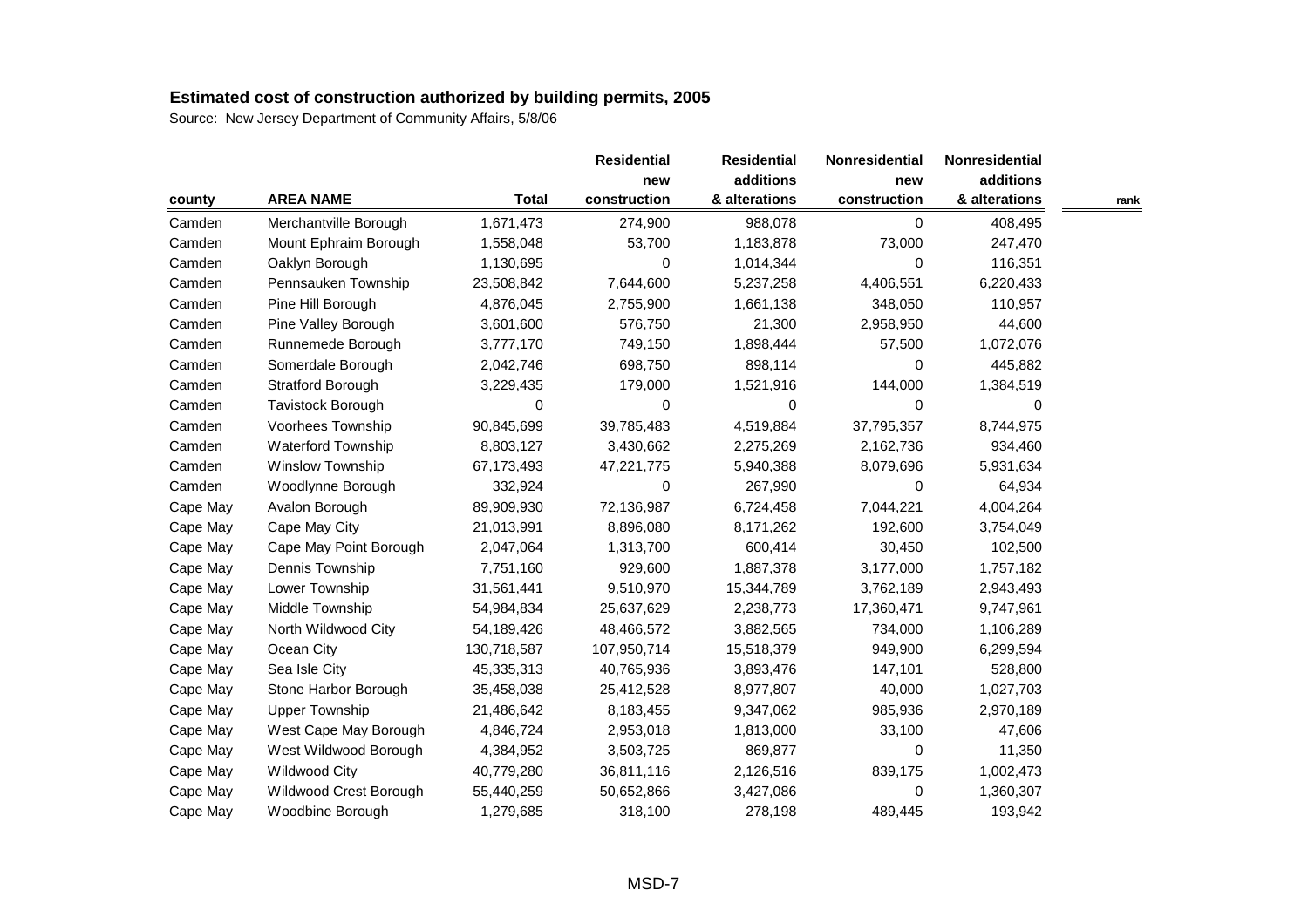|            |                                 |              | <b>Residential</b> | <b>Residential</b> | Nonresidential | Nonresidential |      |
|------------|---------------------------------|--------------|--------------------|--------------------|----------------|----------------|------|
|            |                                 |              | new                | additions          | new            | additions      |      |
| county     | <b>AREA NAME</b>                | <b>Total</b> | construction       | & alterations      | construction   | & alterations  | rank |
| Cumberland | <b>Bridgeton City</b>           | 10,440,877   | 2,374,903          | 2,655,117          | 725,295        | 4,685,562      |      |
| Cumberland | <b>Commercial Township</b>      | 2,119,316    | 615,900            | 1,005,365          | 167,844        | 330,207        |      |
| Cumberland | Deerfield Township              | 2,340,831    | 1,447,100          | 381,229            | 133,472        | 379,030        |      |
| Cumberland | Downe Township                  | 647,290      | 333,400            | 233,037            | 45,500         | 35,353         |      |
| Cumberland | Fairfield Township              | 2,327,759    | 1,288,654          | 755,618            | 190,387        | 93,100         |      |
| Cumberland | <b>Greenwich Township</b>       | 1,201,775    | 634,938            | 488,837            | 0              | 78,000         |      |
| Cumberland | <b>Hopewell Township</b>        | 3,380,084    | 795,500            | 938,216            | 618,663        | 1,027,705      |      |
| Cumberland | Lawrence Township               | 1,972,900    | 909,000            | 1,063,900          | 0              | 0              |      |
| Cumberland | <b>Maurice River Township</b>   | 2,301,286    | 513,840            | 1,038,927          | 258,979        | 489,540        |      |
| Cumberland | <b>Millville City</b>           | 29,664,919   | 13,135,326         | 2,428,677          | 8,294,606      | 5,806,310      |      |
| Cumberland | Shiloh Borough                  | 498,794      | 356,995            | 97,799             | 11,000         | 33,000         |      |
| Cumberland | <b>Stow Creek Township</b>      | 1,122,317    | 646,000            | 219,920            | 145,400        | 110,997        |      |
| Cumberland | <b>Upper Deerfield Township</b> | 28,116,804   | 9,333,940          | 1,266,866          | 13,533,397     | 3,982,601      |      |
| Cumberland | <b>Vineland City</b>            | 59,250,696   | 18,539,732         | 9,669,810          | 10,006,227     | 21,034,927     |      |
| Essex      | <b>Belleville Town</b>          | 22,245,998   | 1,166,000          | 7,107,197          | 9,575,000      | 4,397,801      |      |
| Essex      | <b>Bloomfield Township</b>      | 17,604,583   | 156,100            | 10,973,031         | 49,000         | 6,426,452      |      |
| Essex      | Caldwell Township               | 5,191,896    | 187,000            | 3,043,382          | 56,200         | 1,905,314      |      |
| Essex      | <b>Cedar Grove Township</b>     | 13,819,550   | 2,843,420          | 7,284,342          | 730,400        | 2,961,388      |      |
| Essex      | East Orange City                | 23,319,844   | 5,463,229          | 11,621,701         | 99,500         | 6,135,414      |      |
| Essex      | <b>Essex Fells Township</b>     | 5,927,426    | 793,800            | 4,447,526          | 686,100        | $\Omega$       |      |
| Essex      | <b>Fairfield Township</b>       | 32,809,153   | 8,508,320          | 4,286,062          | 720,314        | 19,294,457     |      |
| Essex      | Glen Ridge Borough              | 22,132,216   | 14,252,025         | 7,563,742          | 165,739        | 150,710        |      |
| Essex      | Irvington Township              | 15,937,057   | 3,902,615          | 6,826,067          | 1,377,501      | 3,830,874      |      |
| Essex      | Livingston Township             | 107,508,744  | 47,825,927         | 27,112,730         | 23,684,110     | 8,885,977      |      |
| Essex      | Maplewood Township              | 22,826,147   | 707,832            | 17,017,879         | 25,850         | 5,074,586      |      |
| Essex      | Millburn Township               | 81,081,284   | 24,750,888         | 40,668,030         | 687,405        | 14,974,961     |      |
| Essex      | Montclair Township              | 61,697,150   | 11,907,801         | 30,150,062         | 7,427,169      | 12,212,118     |      |
| Essex      | <b>Newark City</b>              | 344,588,628  | 157,290,427        | 56,397,333         | 54,934,088     | 75,966,780     |      |
| Essex      | North Caldwell Borough          | 12,471,059   | 4,754,128          | 7,581,831          | 0              | 135,100        |      |
| Essex      | Nutley Township                 | 21,903,429   | 2,134,971          | 15,312,644         | 150,300        | 4,305,514      |      |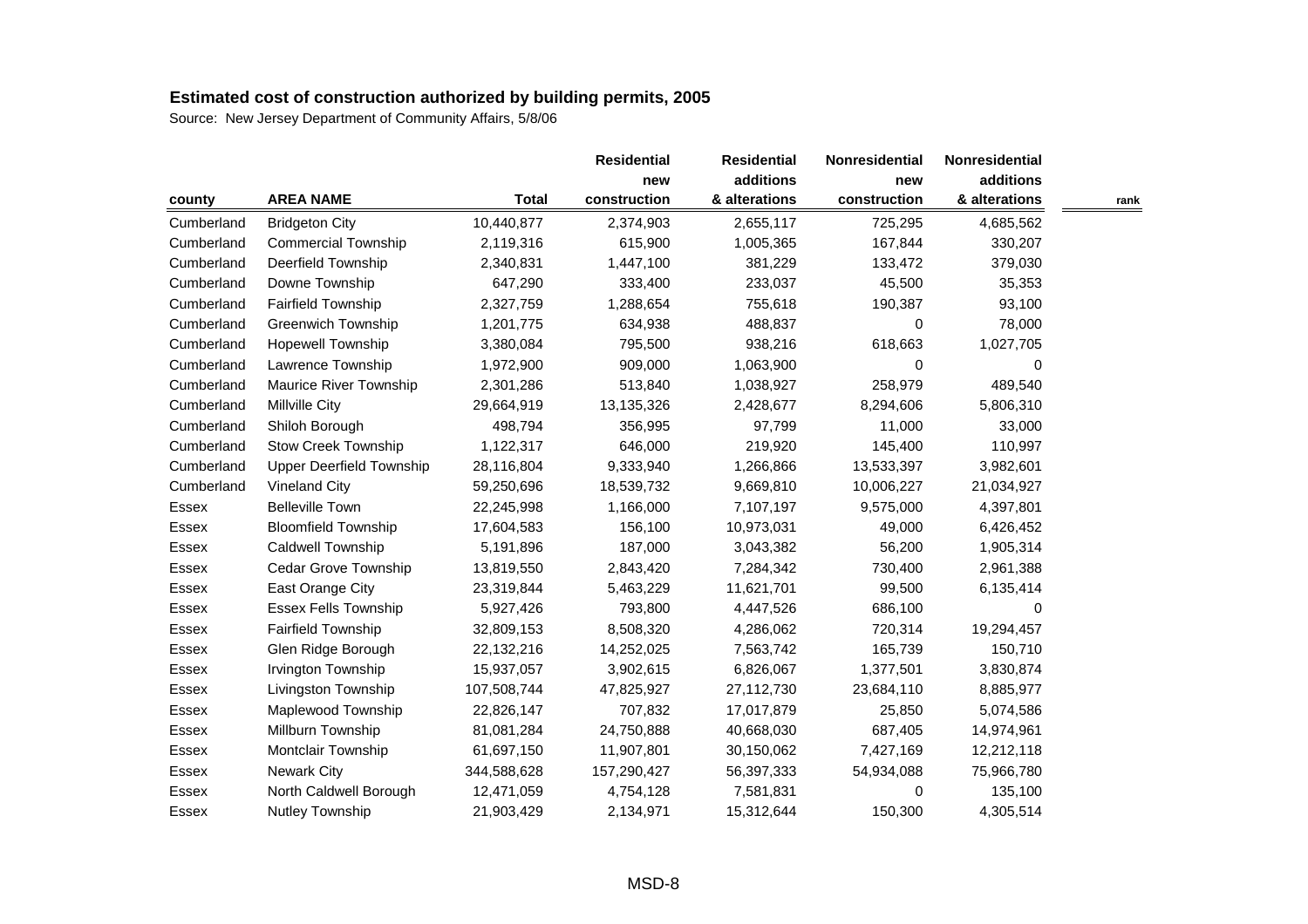|            |                           |              | <b>Residential</b> | <b>Residential</b> | <b>Nonresidential</b> | <b>Nonresidential</b> |      |
|------------|---------------------------|--------------|--------------------|--------------------|-----------------------|-----------------------|------|
|            |                           |              | new                | additions          | new                   | additions             |      |
| county     | <b>AREA NAME</b>          | <b>Total</b> | construction       | & alterations      | construction          | & alterations         | rank |
| Essex      | City of Orange Township   | 7,589,176    | 1,824,354          | 3,252,135          | 170,813               | 2,341,874             |      |
| Essex      | Roseland Borough          | 27,255,386   | 4,829,930          | 5,521,294          | 4,107,000             | 12,797,162            |      |
| Essex      | South Orange Village      | 43,097,546   | 9,134,249          | 9,055,926          | 11,929,001            | 12,978,370            |      |
| Essex      | Verona Township           | 13,183,186   | 1,305,000          | 8,972,510          | 164,875               | 2,740,801             |      |
| Essex      | West Caldwell Township    | 26,837,859   | 934,255            | 7,498,180          | 140,640               | 18,264,784            |      |
| Essex      | West Orange Township      | 62,712,735   | 3,165,452          | 15,563,502         | 4,709,332             | 39,274,449            |      |
| Gloucester | Clayton Borough           | 4,428,219    | 2,452,557          | 1,382,044          | 108,172               | 485,446               |      |
| Gloucester | Deptford Township         | 34,735,705   | 20,577,029         | 6,108,944          | 2,205,649             | 5,844,083             |      |
| Gloucester | East Greenwich Township   | 30,916,474   | 19,904,457         | 2,731,035          | 4,672,995             | 3,607,987             |      |
| Gloucester | Elk Township              | 5,189,185    | 3,659,465          | 1,040,608          | 186,199               | 302,913               |      |
| Gloucester | Franklin Township         | 27,274,924   | 19,815,510         | 3,475,302          | 2,903,749             | 1,080,363             |      |
| Gloucester | Glassboro Borough         | 14,945,644   | 7,302,045          | 2,474,157          | 3,922,988             | 1,246,454             |      |
| Gloucester | <b>Greenwich Township</b> | 5,186,618    | 454,400            | 1,103,547          | 490,400               | 3,138,271             |      |
| Gloucester | Harrison Township         | 40,155,950   | 32,209,653         | 2,873,433          | 1,962,925             | 3,109,939             |      |
| Gloucester | Logan Township            | 23,036,485   | 168,000            | 1,824,030          | 8,047,834             | 12,996,621            |      |
| Gloucester | Mantua Township           | 11,390,503   | 5,189,289          | 3,251,492          | 1,130,215             | 1,819,507             |      |
| Gloucester | Monroe Township           | 43,883,501   | 30,617,093         | 4,247,974          | 3,742,857             | 5,275,577             |      |
| Gloucester | National Park Borough     | 937,038      | 176,395            | 688,743            | 9,400                 | 62,500                |      |
| Gloucester | Newfield Borough          | 693,000      | 461,400            | 224,600            | 0                     | 7,000                 |      |
| Gloucester | Paulsboro Borough         | 2,306,602    | 372,700            | 1,104,937          | 0                     | 828,965               |      |
| Gloucester | Pitman Borough            | 4,091,343    | 270,200            | 3,605,746          | $\Omega$              | 215,397               |      |
| Gloucester | South Harrison Township   | 6,056,939    | 4,543,293          | 1,060,884          | 127,570               | 325,192               |      |
| Gloucester | Swedesborough Borough     | 1,088,971    | 149,250            | 456,590            | 93,750                | 389,381               |      |
| Gloucester | Washington Township       | 54,963,679   | 9,697,547          | 5,951,092          | 16,129,294            | 23,185,746            |      |
| Gloucester | Wenonah Borough           | 1,963,861    | 137,800            | 1,659,537          | 56,500                | 110,024               |      |
| Gloucester | West Deptford Township    | 47,705,257   | 24,147,499         | 5,727,457          | 79,300                | 17,751,001            |      |
| Gloucester | Westville Borough         | 1,195,377    | 282,950            | 534,526            | 700                   | 377,201               |      |
| Gloucester | <b>Woodbury City</b>      | 15,775,218   | 487,800            | 1,700,575          | 2,255,099             | 11,331,744            |      |
| Gloucester | Woodbury Heights Boroug   | 2,375,278    | 500,849            | 421,426            | 43,302                | 1,409,701             |      |
| Gloucester | <b>Woolwich Township</b>  | 56,454,685   | 50,590,545         | 253,872            | 893,531               | 4,716,737             |      |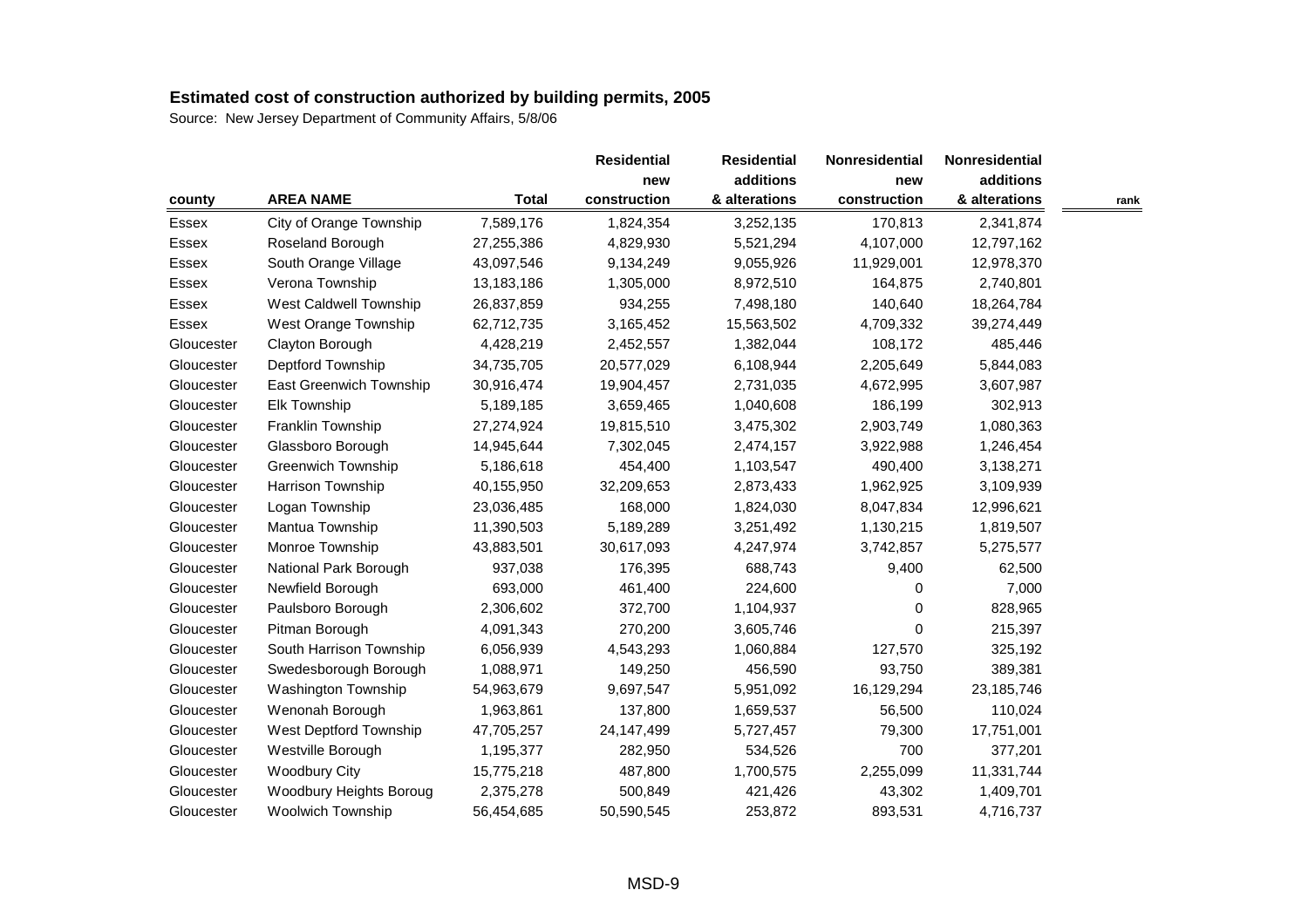|           |                           |              | <b>Residential</b> | <b>Residential</b> | <b>Nonresidential</b> | Nonresidential |      |
|-----------|---------------------------|--------------|--------------------|--------------------|-----------------------|----------------|------|
|           |                           |              | new                | additions          | new                   | additions      |      |
| county    | <b>AREA NAME</b>          | <b>Total</b> | construction       | & alterations      | construction          | & alterations  | rank |
| Hudson    | <b>Bayonne City</b>       | 77,479,538   | 5,626,204          | 16,712,813         | 29,404,769            | 25,735,752     |      |
| Hudson    | East Newark Borough       | 1,421,157    | 1,108,750          | 301,732            | 0                     | 10,675         |      |
| Hudson    | Guttenberg Town           | 4,577,981    | 2,421,204          | 1,444,531          | 237,000               | 475,246        |      |
| Hudson    | Harrison Town             | 8,155,501    | 5,419,795          | 1,771,177          | 24,800                | 939,729        |      |
| Hudson    | Hoboken City              | 173,736,936  | 93,630,686         | 43,938,215         | 15,024,300            | 21, 143, 735   |      |
| Hudson    | Jersey City               | 707,624,781  | 518,024,798        | 57,760,478         | 39,202,872            | 92,636,633     |      |
| Hudson    | Kearny Town               | 26,777,030   | 2,532,103          | 6,747,026          | 9,131,001             | 8,366,900      |      |
| Hudson    | North Bergen Township     | 39,383,144   | 12,698,502         | 13,421,567         | 5,117,490             | 8,145,585      |      |
| Hudson    | Secaucus Town             | 35,463,326   | 6,532,418          | 4,221,874          | 5,381,207             | 19,327,827     |      |
| Hudson    | <b>Union City</b>         | 39,848,144   | 19,483,724         | 15,922,995         | 322,900               | 4,118,525      |      |
| Hudson    | Weehawken Township        | 24,764,364   | 814,500            | 5,470,359          | 2,360,000             | 16,119,505     |      |
| Hudson    | West New York Town        | 80,615,399   | 39,365,905         | 6,066,368          | 3,196,000             | 31,987,126     |      |
| Hunterdon | Alexandria Township       | 14,686,082   | 10,816,604         | 1,883,241          | 445,624               | 1,540,613      |      |
| Hunterdon | Bethlehem Township        | 7,883,534    | 2,865,110          | 2,506,137          | 62,000                | 2,450,287      |      |
| Hunterdon | <b>Bloomsbury Borough</b> | 961,961      | 168,000            | 565,256            | 0                     | 228,705        |      |
| Hunterdon | Califon Borough           | 772,697      | 232,200            | 503,583            | 7,139                 | 29,775         |      |
| Hunterdon | <b>Clinton Town</b>       | 1,442,579    | 0                  | 0                  | 25,000                | 1,417,579      |      |
| Hunterdon | Clinton Township          | 69,177,576   | 14,656,369         | 8,666,359          | 33,591,300            | 12,263,548     |      |
| Hunterdon | Delaware Township         | 7,211,149    | 1,699,050          | 3,613,932          | 740,505               | 1,157,662      |      |
| Hunterdon | East Amwell Township      | 7,582,764    | 2,859,652          | 3,169,944          | 929,454               | 623,714        |      |
| Hunterdon | Flemington Borough        | 6,634,253    | 3,369,000          | 861,626            | 387,200               | 2,016,427      |      |
| Hunterdon | Franklin Township         | 6,661,338    | 3,016,050          | 2,250,770          | 603,140               | 791,378        |      |
| Hunterdon | Frenchtown Borough        | 1,387,968    | 2,150              | 1,061,240          | 0                     | 324,578        |      |
| Hunterdon | Glen Gardner Borough      | 2,772,370    | 0                  | 1,243,526          | 10,000                | 1,518,844      |      |
| Hunterdon | Hampton Borough           | 5,036,966    | 4,002,782          | 930,433            | 18,000                | 85,751         |      |
| Hunterdon | High Bridge Borough       | 1,935,539    | 684,100            | 1,121,323          | 42,750                | 87,366         |      |
| Hunterdon | <b>Holland Township</b>   | 6,428,271    | 2,097,600          | 3,632,270          | 81,700                | 616,701        |      |
| Hunterdon | Kingwood Township         | 7,038,336    | 3,481,733          | 2,701,728          | 392,592               | 462,283        |      |
| Hunterdon | Lambertville City         | 13,132,680   | 10,832,178         | 2,099,720          | 0                     | 200,782        |      |
| Hunterdon | Lebanon Borough           | 1,643,885    | 0                  | 1,279,180          | 0                     | 364,705        |      |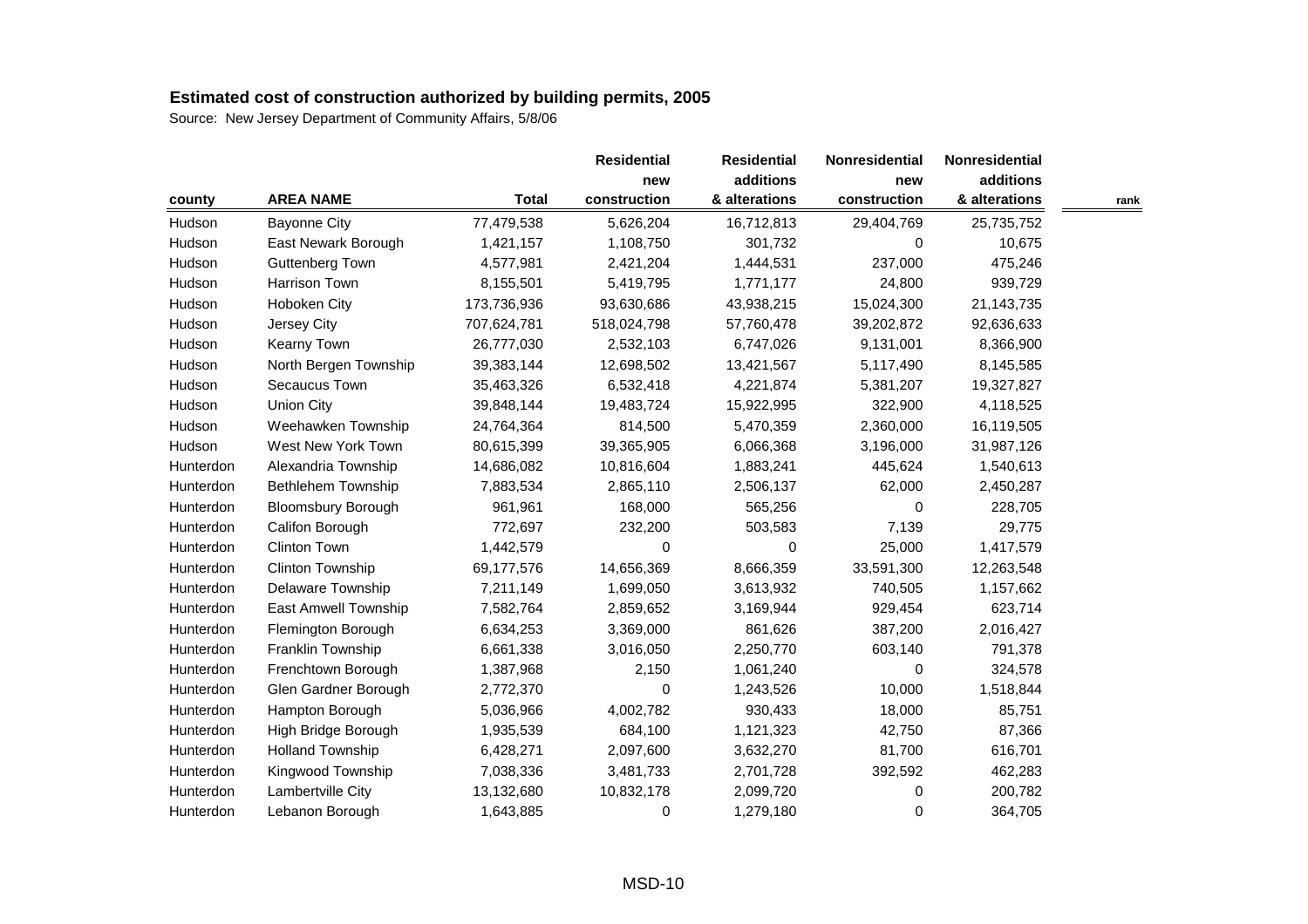|           |                                |              | <b>Residential</b> | <b>Residential</b> | Nonresidential | Nonresidential |      |
|-----------|--------------------------------|--------------|--------------------|--------------------|----------------|----------------|------|
|           |                                |              | new                | additions          | new            | additions      |      |
| county    | <b>AREA NAME</b>               | <b>Total</b> | construction       | & alterations      | construction   | & alterations  | rank |
| Hunterdon | Lebanon Township               | 5,800,692    | 1,465,918          | 3,076,625          | 664,477        | 593,672        |      |
| Hunterdon | Milford Borough                | 1,019,838    | 574,500            | 343,883            | 11,000         | 90,455         |      |
| Hunterdon | Raritan Township               | 79,040,672   | 17,559,585         | 9,997,520          | 20,029,738     | 31,453,829     |      |
| Hunterdon | Readington Township            | 27,621,992   | 6,207,455          | 11,764,009         | 5,096,290      | 4,554,238      |      |
| Hunterdon | Stockton Borough               | 936,193      | 213,500            | 643,693            | 0              | 79,000         |      |
| Hunterdon | Tewksbury Township             | 21,483,067   | 11,198,703         | 6,982,221          | 2,535,125      | 767,018        |      |
| Hunterdon | Union Township                 | 22,659,076   | 3,744,510          | 1,876,896          | 14,463,457     | 2,574,213      |      |
| Hunterdon | West Amwell Township           | 6,701,081    | 4,313,151          | 1,317,750          | 613,751        | 456,429        |      |
| Mercer    | East Windsor Township          | 30,820,147   | 10,037,800         | 5,781,090          | 1,739,875      | 13,261,382     |      |
| Mercer    | Ewing Township                 | 30,388,115   | 2,764,479          | 10,016,543         | 2,348,003      | 15,259,090     |      |
| Mercer    | Hamilton Township              | 124,598,370  | 30,750,067         | 22,276,191         | 46,955,846     | 24,616,266     |      |
| Mercer    | Hightstown Borough             | 8,939,323    | 1,815,950          | 1,858,822          | 1,750,000      | 3,514,551      |      |
| Mercer    | Hopewell Borough               | 2,920,002    | 172,000            | 2,222,642          | 82,000         | 443,360        |      |
| Mercer    | Hopewell Township              | 58,932,134   | 22,845,907         | 12,501,135         | 7,207,777      | 16,377,315     |      |
| Mercer    | Lawrence Township              | 89,779,111   | 28,014,154         | 15,392,251         | 3,333,285      | 43,039,421     |      |
| Mercer    | Pennington Borough             | 6,694,714    | 420,000            | 2,509,942          | 1,869,000      | 1,895,772      |      |
| Mercer    | Princeton Borough              | 47,795,468   | 11,687,201         | 12,741,775         | 422,266        | 22,944,226     |      |
| Mercer    | Princeton Township             | 62,162,766   | 18,533,163         | 29,617,771         | 1,706,210      | 12,305,622     |      |
| Mercer    | <b>Trenton City</b>            | 64,386,808   | 5,835,495          | 23,675,468         | 17,340,869     | 17,534,976     |      |
| Mercer    | Washington Township            | 94,090,546   | 20,297,919         | 5,278,120          | 63,316,186     | 5,198,321      |      |
| Mercer    | West Windsor Township          | 56,336,938   | 22,200,294         | 9,703,913          | 9,713,159      | 14,719,572     |      |
| Middlesex | Carteret Borough               | 48,943,273   | 15,379,404         | 5,252,219          | 1,876,116      | 26,435,534     |      |
| Middlesex | Cranbury Township              | 42,460,768   | 492,128            | 4,245,694          | 21,051,730     | 16,671,216     |      |
| Middlesex | Dunellen Borough               | 13,220,285   | 859,300            | $\Omega$           | 1,008,000      | 11,352,985     |      |
| Middlesex | <b>East Brunswick Township</b> | 59,526,891   | 5,287,543          | 16,000,486         | 17,441,000     | 20,797,862     |      |
| Middlesex | Edison Township                | 101,488,284  | 26,384,188         | 24,844,063         | 11,845,638     | 38,414,395     |      |
| Middlesex | Helmetta Borough               | 844,435      | 161,100            | 520,620            | 0              | 162,715        |      |
| Middlesex | <b>Highland Park Borough</b>   | 13,595,705   | 946,950            | 4,491,806          | 3,068,900      | 5,088,049      |      |
| Middlesex | Jamesburg Borough              | 3,857,243    | 301,980            | 1,627,268          | 44,200         | 1,883,795      |      |
| Middlesex | Old Bridge Township            | 76,359,918   | 43,050,255         | 21,248,906         | 2,128,567      | 9,932,190      |      |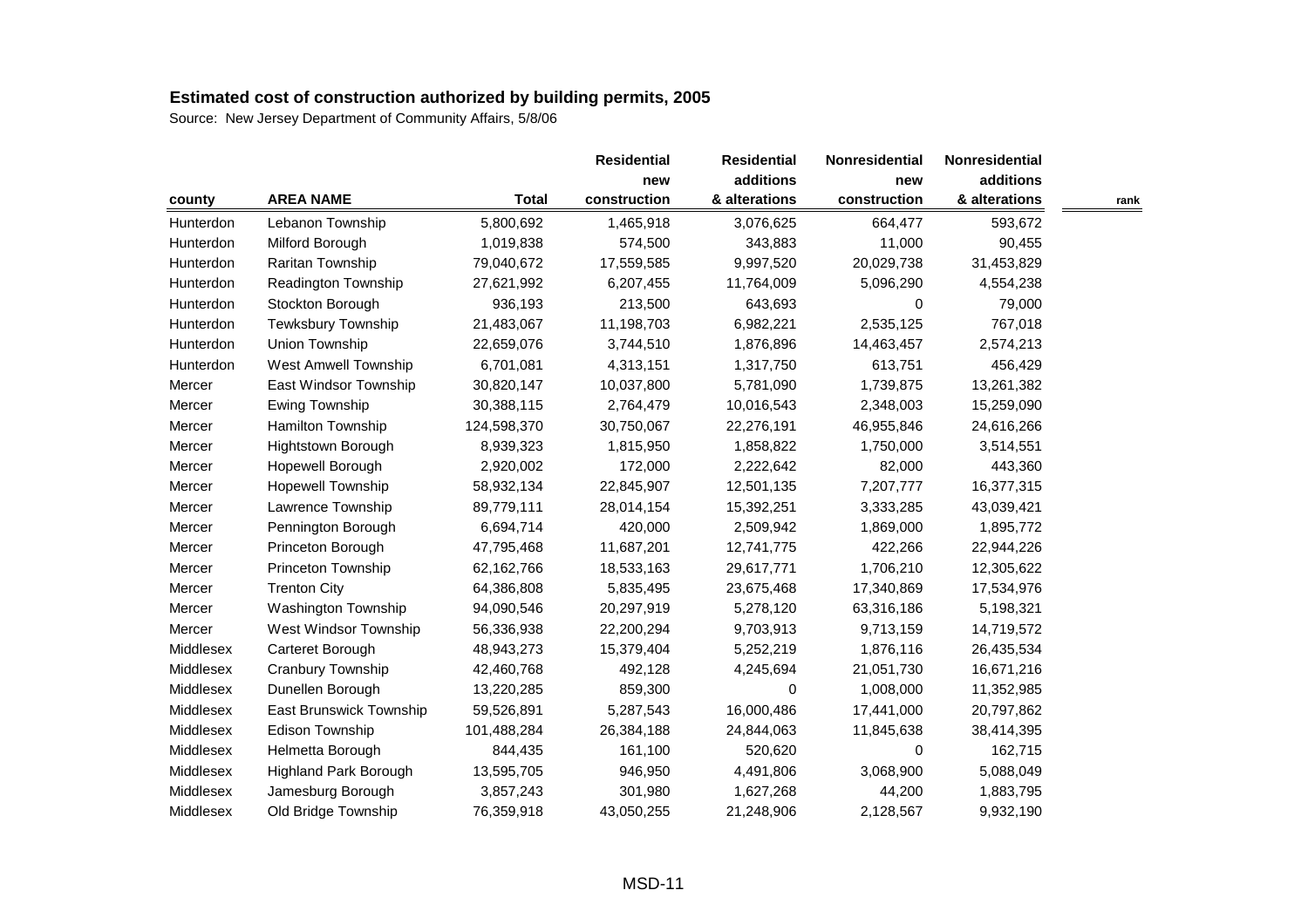|           |                              |               | <b>Residential</b> | <b>Residential</b> | Nonresidential | <b>Nonresidential</b> |      |
|-----------|------------------------------|---------------|--------------------|--------------------|----------------|-----------------------|------|
|           |                              |               | new                | additions          | new            | additions             |      |
| county    | <b>AREA NAME</b>             | <b>Total</b>  | construction       | & alterations      | construction   | & alterations         | rank |
| Middlesex | Metuchen Borough             | 13,629,321    | 2,196,601          | 8,792,875          | 136,552        | 2,503,293             |      |
| Middlesex | Middlesex Borough            | 6,271,165     | 827,500            | 3,205,465          | 150,350        | 2,087,850             |      |
| Middlesex | Milltown Borough             | 2,729,124     | 43,000             | 2,517,040          | 0              | 169,084               |      |
| Middlesex | Monroe Township              | 154, 133, 104 | 96,662,209         | 8,366,368          | 26,411,331     | 22,693,196            |      |
| Middlesex | New Brunswick City           | 62,044,939    | 3,964,320          | 6,565,624          | 28,686,560     | 22,828,435            |      |
| Middlesex | North Brunswick Township     | 44,103,065    | 16,664,844         | 6,051,398          | 3,458,929      | 17,927,894            |      |
| Middlesex | Perth Amboy City             | 41,144,225    | 11,361,028         | 8,629,210          | 14,747,127     | 6,406,860             |      |
| Middlesex | Piscataway Township          | 76,081,039    | 19,871,338         | 11,948,736         | 8,077,853      | 36,183,112            |      |
| Middlesex | Plainsboro Township          | 60,040,472    | 9,622,949          | 10,061,201         | 17, 181, 242   | 23,175,080            |      |
| Middlesex | Sayreville Borough           | 34,214,466    | 15,813,756         | 10,420,378         | 1,685,805      | 6,294,527             |      |
| Middlesex | South Amboy City             | 13,475,279    | 9,195,601          | 2,472,689          | 635,925        | 1,171,064             |      |
| Middlesex | South Brunswick Township     | 112,589,307   | 22,130,157         | 12,610,987         | 27,713,429     | 50,134,734            |      |
| Middlesex | South Plainfield Borough     | 53,802,779    | 3,855,860          | 6,027,316          | 23,299,320     | 20,620,283            |      |
| Middlesex | South River Borough          | 4,561,699     | 307,851            | 3,272,382          | 76,791         | 904,675               |      |
| Middlesex | Spotswood Borough            | 8,237,700     | 3,137,302          | 2,087,745          | 2,144,702      | 867,951               |      |
| Middlesex | Woodbridge Township          | 80,669,142    | 8,580,373          | 27,225,373         | 14,200,037     | 30,663,359            |      |
| Monmouth  | Allenhurst Borough           | 2,042,804     | 0                  | 1,837,709          | 43,545         | 161,550               |      |
| Monmouth  | Allentown Borough            | 3,439,989     | 120,000            | 811,857            | 29,500         | 2,478,632             |      |
| Monmouth  | <b>Asbury Park City</b>      | 41,997,035    | 25,957,842         | 9,157,186          | 32,000         | 6,850,007             |      |
| Monmouth  | Atlantic Highlands Borougl   | 4,363,933     | $\Omega$           | $\Omega$           | 1,381,521      | 2,982,412             |      |
| Monmouth  | Avon-by-the-Sea Borough      | 7,845,990     | 5,153,750          | 2,397,105          | 67,500         | 227,635               |      |
| Monmouth  | Belmar Borough               | 8,833,621     | 4,231,759          | 3,575,662          | 49,450         | 976,750               |      |
| Monmouth  | <b>Bradley Beach Borough</b> | 4,760,896     | 1,369,800          | 3,128,322          | 0              | 262,774               |      |
| Monmouth  | <b>Brielle Borough</b>       | 14,169,200    | 7,639,145          | 5,476,266          | 103,700        | 950,089               |      |
| Monmouth  | <b>Colts Neck Township</b>   | 30,171,213    | 9,286,834          | 15,509,610         | 1,540,401      | 3,834,368             |      |
| Monmouth  | Deal Borough                 | 11,584,434    | 4,474,900          | 3,330,333          | 3,000          | 3,776,201             |      |
| Monmouth  | Eatontown Borough            | 21,083,888    | 2,547,846          | 3,904,068          | 3,379,331      | 11,252,643            |      |
| Monmouth  | Englishtown Borough          | 5,410,061     | 4,004,892          | 90,500             | 31,600         | 1,283,069             |      |
| Monmouth  | Fair Haven Borough           | 11,027,462    | 3,261,200          | 7,643,167          | 0              | 123,095               |      |
| Monmouth  | Farmingdale Borough          | 1,036,699     | 52,000             | 507,909            | 445,000        | 31,790                |      |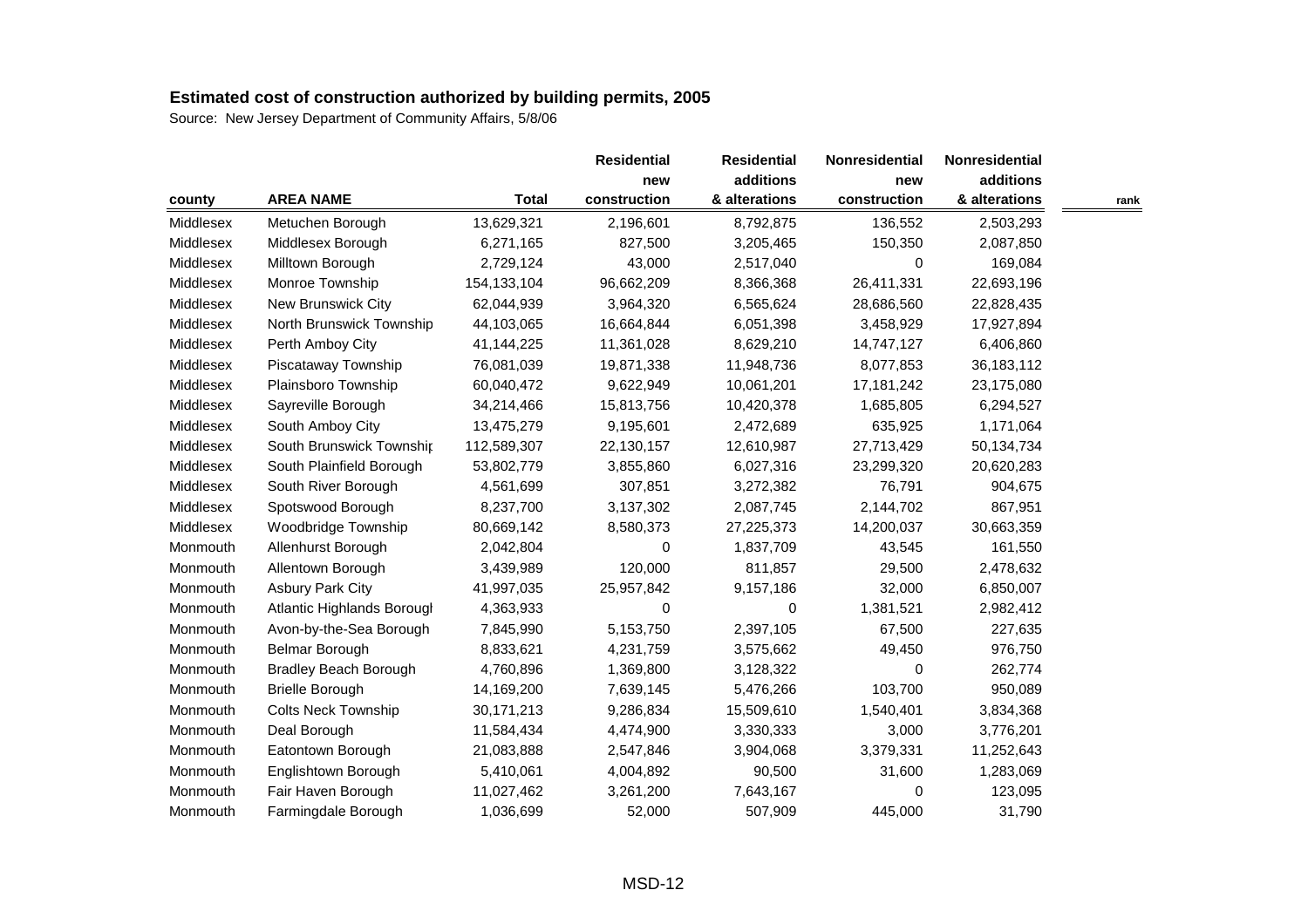| county   |                             |              |              | <b>Residential</b> | Nonresidential | Nonresidential |      |
|----------|-----------------------------|--------------|--------------|--------------------|----------------|----------------|------|
|          |                             |              | new          | additions          | new            | additions      |      |
|          | <b>AREA NAME</b>            | <b>Total</b> | construction | & alterations      | construction   | & alterations  | rank |
| Monmouth | Freehold Borough            | 4,150,181    | 557,994      | 2,324,576          | 18,797         | 1,248,814      |      |
| Monmouth | Freehold Township           | 60,089,800   | 16,297,238   | 8,033,854          | 8,316,182      | 27,442,526     |      |
| Monmouth | Highlands Borough           | 4,572,851    | 1,623,300    | 1,527,472          | 1,025,000      | 397,079        |      |
| Monmouth | <b>Holmdel Township</b>     | 42,688,084   | 7,150,038    | 9,881,222          | 3,083,600      | 22,573,224     |      |
| Monmouth | Howell Township             | 70,656,019   | 40,323,626   | 12,894,222         | 7,259,737      | 10,178,434     |      |
| Monmouth | Interlaken Borough          | 1,110,208    | 30,000       | 1,080,208          | $\Omega$       | $\Omega$       |      |
| Monmouth | Keansburg Borough           | 8,290,657    | 913,100      | 2,574,909          | 3,174,218      | 1,628,430      |      |
| Monmouth | Keyport Borough             | 4,962,402    | 744,805      | 2,317,189          | 70,300         | 1,830,108      |      |
| Monmouth | Little Silver Borough       | 13,912,352   | 5,604,413    | 6,682,353          | 305,350        | 1,320,236      |      |
| Monmouth | Loch Arbour Village         | 1,022,171    | 16,000       | 490,021            | 0              | 516,150        |      |
| Monmouth | Long Branch City            | 87,478,626   | 62,898,321   | 11,277,751         | 6,094,008      | 7,208,546      |      |
| Monmouth | Manalapan Township          | 100,448,204  | 58,895,944   | 15,338,721         | 904,188        | 25,309,351     |      |
| Monmouth | Manasquan Borough           | 25,313,705   | 14,140,403   | 7,080,590          | 2,766,300      | 1,326,412      |      |
| Monmouth | Marlboro Township           | 66,333,799   | 38,943,712   | 9,987,738          | 4,628,403      | 12,773,946     |      |
| Monmouth | Matawan Borough             | 5,616,735    | 551,000      | 3,178,861          | 938,216        | 948,658        |      |
| Monmouth | Aberdeen Township           | 9,978,394    | 2,474,950    | 4,270,121          | 627,976        | 2,605,347      |      |
| Monmouth | Middletown Township         | 86,194,260   | 20,016,580   | 42,913,387         | 2,417,426      | 20,846,867     |      |
| Monmouth | Millstone Township          | 27,797,433   | 13,455,372   | 5,403,359          | 3,784,519      | 5,154,183      |      |
| Monmouth | Monmouth Beach Borough      | 13,129,565   | 3,804,100    | 5,263,414          | 4,000,000      | 62,051         |      |
| Monmouth | Neptune Township            | 32,188,754   | 6,983,079    | 13,718,509         | 5,757,952      | 5,729,214      |      |
| Monmouth | Neptune City Borough        | 12,135,915   | 241,150      | 1,494,936          | 4,100          | 10,395,729     |      |
| Monmouth | <b>Tinton Falls Borough</b> | 35,181,589   | 8,780,422    | 5,922,220          | 14,760,427     | 5,718,520      |      |
| Monmouth | Ocean Township              | 52,681,205   | 16,202,656   | 18,024,666         | 10,761,550     | 7,692,333      |      |
| Monmouth | Oceanport Borough           | 10,225,173   | 4,592,800    | 5,632,373          | 0              | 0              |      |
| Monmouth | <b>Hazlet Township</b>      | 16,395,831   | 1,626,977    | 8,804,405          | 3,285,500      | 2,678,949      |      |
| Monmouth | Red Bank Borough            | 20,670,395   | 1,773,177    | 5,557,332          | 6,210,849      | 7,129,037      |      |
| Monmouth | Roosevelt Borough           | 1,162,787    | 36,080       | 935,506            | 0              | 191,201        |      |
| Monmouth | Rumson Borough              | 43,118,549   | 23,352,309   | 17,659,857         | 0              | 2,106,383      |      |
| Monmouth | Sea Bright Borough          | 7,268,489    | 5,704,369    | 1,117,686          | 0              | 446,434        |      |
| Monmouth | Sea Girt Borough            | 15,865,938   | 12,259,000   | 2,984,494          | 103,750        | 518,694        |      |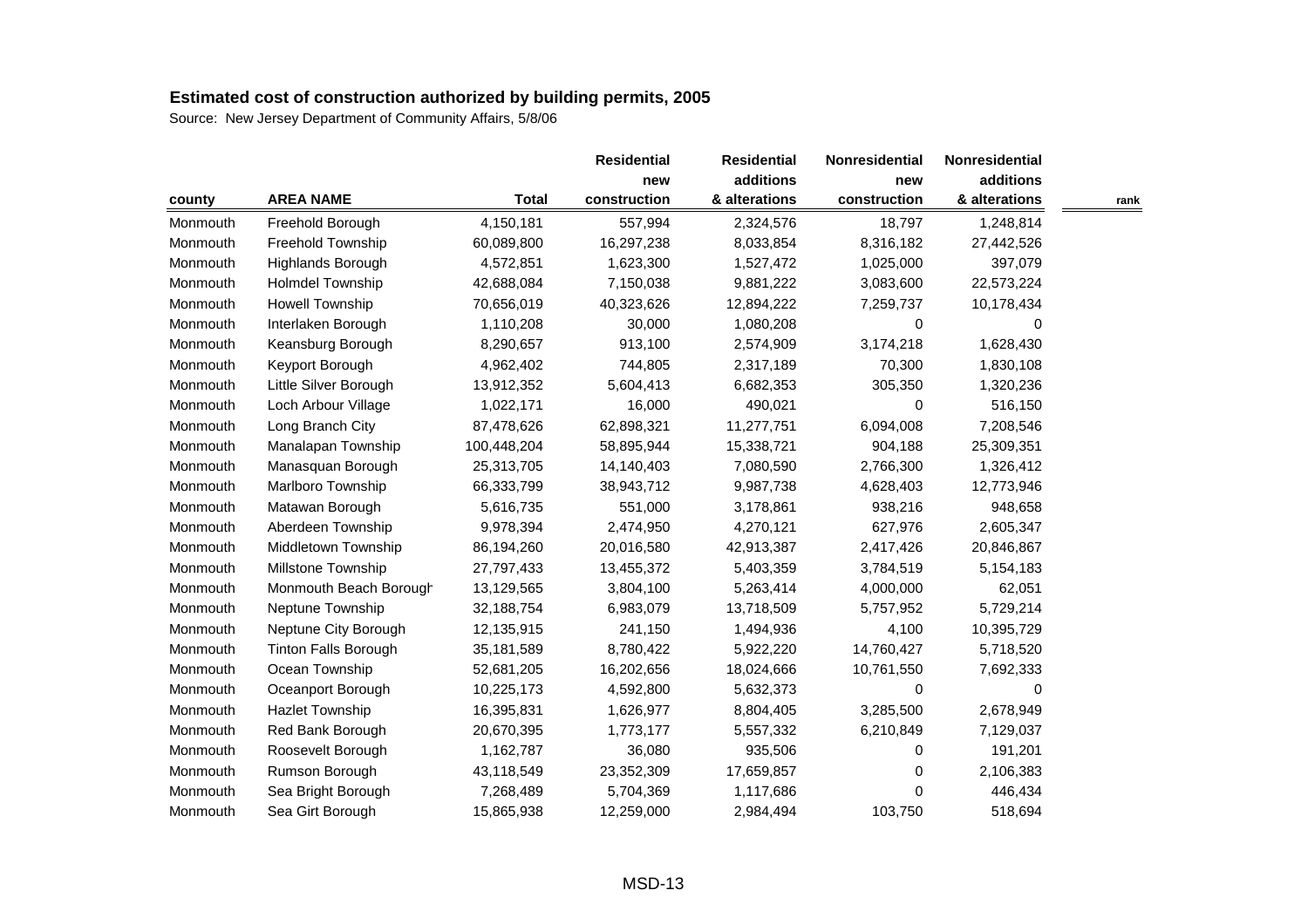| county   |                                |              |              | <b>Residential</b> | Nonresidential | Nonresidential |      |
|----------|--------------------------------|--------------|--------------|--------------------|----------------|----------------|------|
|          |                                |              | new          | additions          | new            | additions      |      |
|          | <b>AREA NAME</b>               | <b>Total</b> | construction | & alterations      | construction   | & alterations  | rank |
| Monmouth | Shrewsbury Borough             | 24,460,648   | 1,950,415    | 5,765,839          | 12,023,445     | 4,720,949      |      |
| Monmouth | Shrewsbury Township            | 251,349      | 0            | 179,887            | 0              | 71,462         |      |
| Monmouth | South Belmar Borough           | 2,942,067    | 1,811,275    | 1,035,453          | 12,000         | 83,339         |      |
| Monmouth | Spring Lake Borough            | 16,064,771   | 7,905,000    | 6,772,779          | 290,124        | 1,096,868      |      |
| Monmouth | Spring Lake Heights Boro       | 7,290,318    | 3,487,560    | 2,407,744          | 743,000        | 652,014        |      |
| Monmouth | Union Beach Borough            | 2,470,979    | 874,000      | 1,524,679          | 0              | 72,300         |      |
| Monmouth | <b>Upper Freehold Township</b> | 24,985,295   | 17,539,943   | 3,181,005          | 2,308,723      | 1,955,624      |      |
| Monmouth | Wall Township                  | 60,210,469   | 25,753,360   | 13,138,025         | 9,456,317      | 11,862,767     |      |
| Monmouth | West Long Branch Boroug        | 16,232,039   | 3,033,710    | 5,812,943          | 686,138        | 6,699,248      |      |
| Morris   | <b>Boonton Town</b>            | 6,924,168    | 1,954,000    | 3,053,093          | 1,183,500      | 733,575        |      |
| Morris   | <b>Boonton Township</b>        | 8,049,120    | 4,687,250    | 2,693,935          | 66,300         | 601,635        |      |
| Morris   | <b>Butler Borough</b>          | 5,869,771    | 1,615,700    | 2,995,575          | 1,013,700      | 244,796        |      |
| Morris   | Chatham Borough                | 17,021,774   | 1,997,250    | 11,354,024         | 3,527,500      | 143,000        |      |
| Morris   | Chatham Township               | 34,765,105   | 18,064,425   | 14,954,515         | 0              | 1,746,165      |      |
| Morris   | Chester Borough                | 12,554,360   | 24,676       | 1,534,748          | 8,697,570      | 2,297,366      |      |
| Morris   | <b>Chester Township</b>        | 16,124,431   | 5,851,961    | 8,220,432          | 751,002        | 1,301,036      |      |
| Morris   | Denville Township              | 56,254,488   | 12,531,306   | 9,746,542          | 2,197,770      | 31,778,870     |      |
| Morris   | Dover Town                     | 20,698,230   | 1,158,500    | 3,152,534          | 11,000         | 16,376,196     |      |
| Morris   | East Hanover Township          | 33,954,252   | 4,218,395    | 9,376,448          | 7,135,850      | 13,223,559     |      |
| Morris   | Florham Park Borough           | 31,406,577   | 8,836,250    | 11,810,030         | $\Omega$       | 10,760,297     |      |
| Morris   | Hanover Township               | 44,364,337   | 6,400,610    | 8,037,635          | 19,722,115     | 10,203,977     |      |
| Morris   | Harding Township               | 26,620,379   | 8,932,105    | 14, 151, 332       | 419,100        | 3,117,842      |      |
| Morris   | Jefferson Township             | 27,011,030   | 13,612,713   | 9,682,980          | 437,591        | 3,277,746      |      |
| Morris   | Kinnelon Borough               | 20,664,693   | 9,543,061    | 8,727,238          | 2,041,073      | 353,321        |      |
| Morris   | Lincoln Park Borough           | 21, 154, 247 | 59,500       | 2,020,085          | 18,633,176     | 441,486        |      |
| Morris   | Madison Borough                | 58,221,317   | 14,417,010   | 15,666,175         | 939,000        | 27,199,132     |      |
| Morris   | Mendham Borough                | 17,633,857   | 1,897,600    | 5,887,633          | 7,936,500      | 1,912,124      |      |
| Morris   | Mendham Township               | 14,078,565   | 6,951,125    | 6,063,719          | 74,851         | 988,870        |      |
| Morris   | Mine Hill Township             | 1,774,229    | 178,001      | 1,435,838          | 0              | 160,390        |      |
| Morris   | Montville Township             | 39,026,487   | 20,856,782   | 13,236,476         | 1,082,500      | 3,850,729      |      |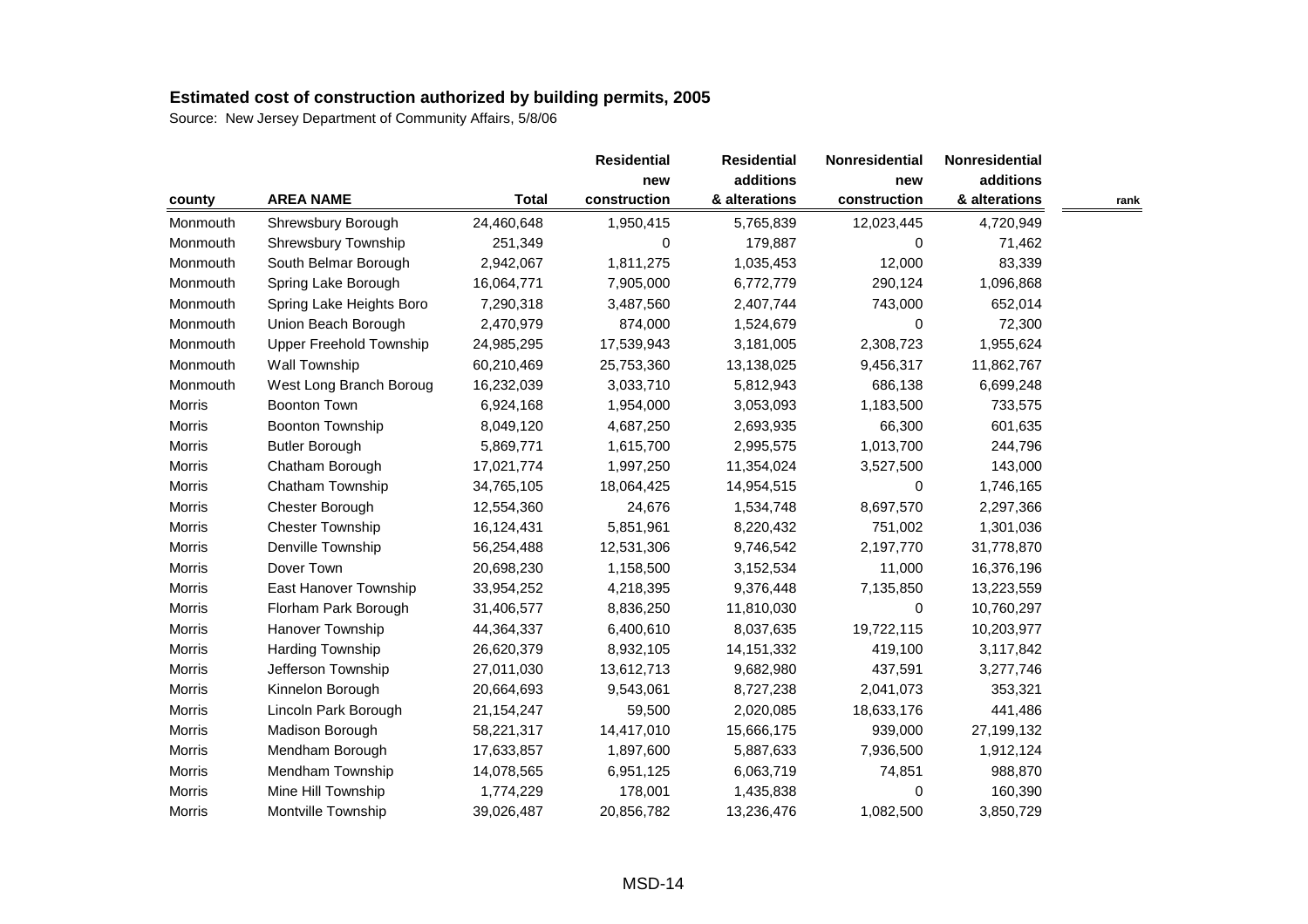| county        |                           |              | <b>Residential</b><br>new | <b>Residential</b> | Nonresidential | Nonresidential |      |
|---------------|---------------------------|--------------|---------------------------|--------------------|----------------|----------------|------|
|               |                           |              |                           | additions          | new            | additions      |      |
|               | <b>AREA NAME</b>          | <b>Total</b> | construction              | & alterations      | construction   | & alterations  | rank |
| Morris        | Morris Township           | 32,146,670   | 3,172,320                 | 14,286,359         | 6,590,000      | 8,097,991      |      |
| <b>Morris</b> | Morris Plains Borough     | 69,719,057   | 538,500                   | 3,821,986          | 14,947,800     | 50,410,771     |      |
| Morris        | Morristown Town           | 52,879,878   | 1,273,201                 | 6,280,842          | 26,169,321     | 19,156,514     |      |
| <b>Morris</b> | Mountain Lakes Borough    | 19,546,925   | 3,482,202                 | 6,898,870          | 0              | 9,165,853      |      |
| <b>Morris</b> | Mount Arlington Borough   | 9,587,594    | 4,911,280                 | 1,163,924          | 2,296,250      | 1,216,140      |      |
| <b>Morris</b> | Mount Olive Township      | 79,551,843   | 15,778,409                | 8,024,125          | 7,775,622      | 47,973,687     |      |
| Morris        | Netcong Borough           | 944,455      | 26,100                    | 599,048            | 16,500         | 302,807        |      |
| Morris        | Parsippany-Troy Hills Twp | 91,560,119   | 8,753,357                 | 15,347,120         | 30,010,069     | 37,449,573     |      |
| Morris        | Long Hill Township        | 20,077,198   | 1,738,561                 | 8,146,464          | 53,280         | 10,138,893     |      |
| Morris        | Pequannock Township       | 54,512,316   | 28,500,041                | 9,100,464          | 14,039,766     | 2,872,045      |      |
| <b>Morris</b> | Randolph Township         | 35,838,466   | 7,310,661                 | 13,908,622         | 4,114,938      | 10,504,245     |      |
| Morris        | Riverdale Borough         | 43,170,968   | 30,198,532                | 1,430,749          | 8,888,450      | 2,653,237      |      |
| Morris        | Rockaway Borough          | 8,066,320    | 1,504,410                 | 2,960,275          | 130,000        | 3,471,635      |      |
| Morris        | Rockaway Township         | 103,677,045  | 19,713,465                | 12,408,842         | 34,023,746     | 37,530,992     |      |
| Morris        | Roxbury Township          | 32,593,889   | 6,120,792                 | 9,836,008          | 3,127,501      | 13,509,588     |      |
| <b>Morris</b> | Victory Gardens Borough   | 214,027      | 0                         | 214,027            | 0              | 0              |      |
| Morris        | Washington Township       | 29,695,028   | 12,225,108                | 12,463,708         | 1,942,881      | 3,063,331      |      |
| <b>Morris</b> | Wharton Borough           | 4,389,982    | 338,888                   | 1,876,294          | 1,991,356      | 183,444        |      |
| Ocean         | Barnegat Light Borough    | 11,829,764   | 7,845,656                 | 3,656,108          | 318,000        | 10,000         |      |
| Ocean         | Bay Head Borough          | 7,030,280    | 3,259,010                 | 3,771,270          | $\Omega$       | $\Omega$       |      |
| Ocean         | Beach Haven Borough       | 13,870,476   | 9,328,352                 | 2,610,305          | 868,300        | 1,063,519      |      |
| Ocean         | Beachwood Borough         | 7,901,495    | 2,411,901                 | 5,488,594          | 0              | 1,000          |      |
| Ocean         | Berkeley Township         | 31,746,117   | 13,192,598                | 15,698,383         | 2,058,322      | 796,814        |      |
| Ocean         | <b>Brick Township</b>     | 74,482,061   | 18,361,686                | 26,363,634         | 3,796,144      | 25,960,597     |      |
| Ocean         | Dover Township            | 116,605,839  | 43,985,622                | 36,643,748         | 16,870,318     | 19,106,151     |      |
| Ocean         | Eagleswood Township       | 6,898,076    | 5,801,022                 | 36,676             | 178,182        | 882,196        |      |
| Ocean         | Harvey Cedars Borough     | 8,940,744    | 5,993,935                 | 2,866,809          | 45,000         | 35,000         |      |
| Ocean         | Island Heights Borough    | 3,189,123    | 1,791,800                 | 925,868            | 52,950         | 418,505        |      |
| Ocean         | Jackson Township          | 132,933,494  | 101,421,082               | 8,535,716          | 7,247,277      | 15,729,419     |      |
| Ocean         | Lacey Township            | 39,796,545   | 16,566,412                | 8,678,259          | 11,077,908     | 3,473,966      |      |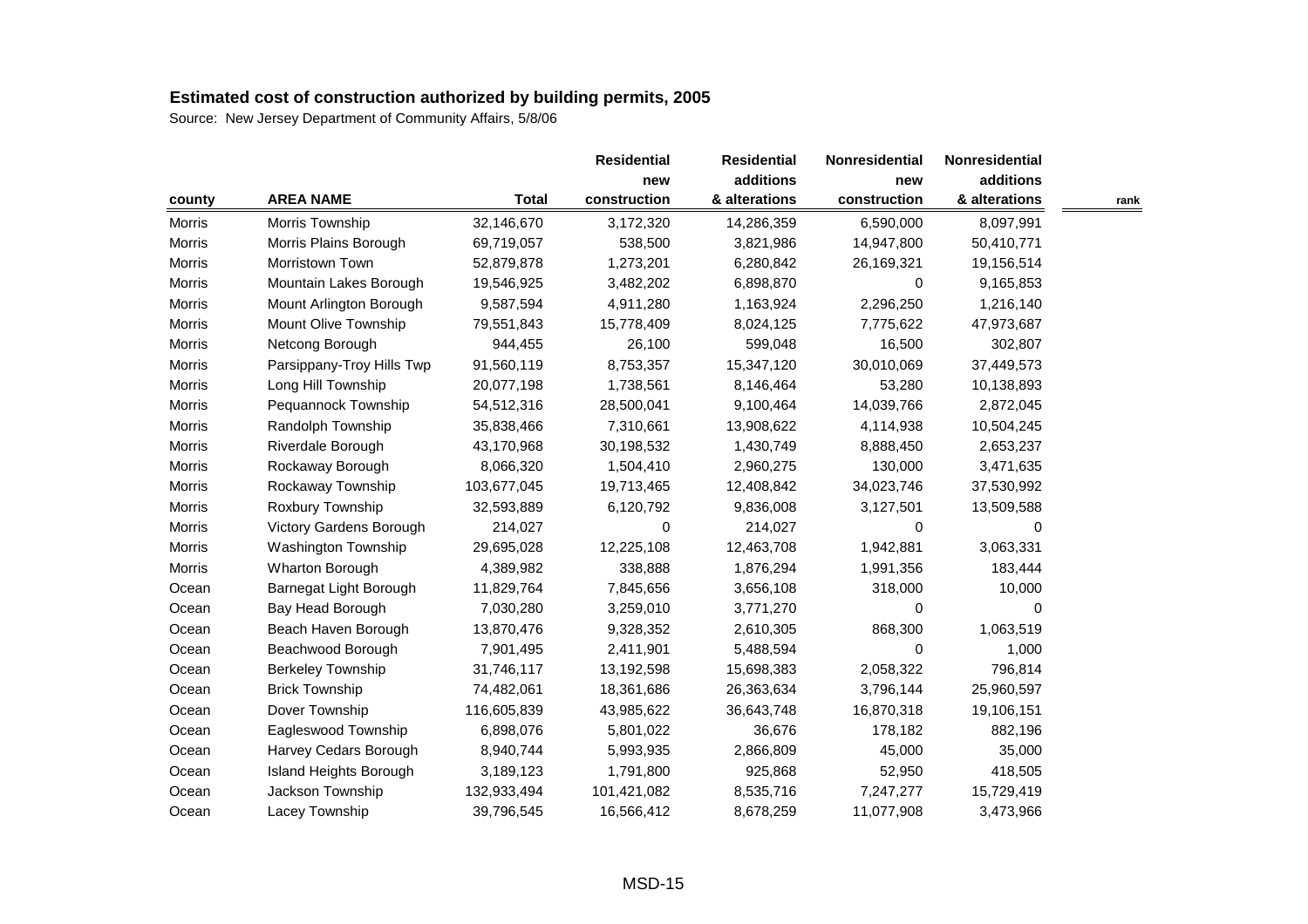| county  |                             |              |              | <b>Residential</b> | Nonresidential | Nonresidential |      |
|---------|-----------------------------|--------------|--------------|--------------------|----------------|----------------|------|
|         |                             |              | new          | additions          | new            | additions      |      |
|         | <b>AREA NAME</b>            | <b>Total</b> | construction | & alterations      | construction   | & alterations  | rank |
| Ocean   | Lakehurst Borough           | 1,044,470    | 200,000      | 536,211            | 0              | 308,259        |      |
| Ocean   | Lakewood Township           | 106,723,363  | 51,386,252   | 9,597,672          | 28,574,153     | 17,165,286     |      |
| Ocean   | Lavallette Borough          | 8,900,865    | 4,527,386    | 4,166,566          | 10,001         | 196,912        |      |
| Ocean   | Little Egg Harbor Township  | 48,933,347   | 33,776,030   | 7,604,012          | 6,491,500      | 1,061,805      |      |
| Ocean   | Long Beach Township         | 81,901,057   | 58,176,112   | 21,560,080         | 369,000        | 1,795,865      |      |
| Ocean   | Manchester Township         | 38,646,036   | 21,305,468   | 8,462,600          | 3,154,188      | 5,723,780      |      |
| Ocean   | Mantoloking Borough         | 6,734,483    | 2,826,782    | 3,433,549          | 74,500         | 399,652        |      |
| Ocean   | Ocean Township              | 32,182,894   | 23,863,630   | 5,002,741          | 2,224,896      | 1,091,627      |      |
| Ocean   | Ocean Gate Borough          | 1,827,615    | 592,000      | 1,235,615          | 0              | 0              |      |
| Ocean   | Pine Beach Borough          | 3,550,772    | 1,269,450    | 1,981,322          | 0              | 300,000        |      |
| Ocean   | Plumsted Township           | 8,431,456    | 4,024,700    | 1,716,414          | 352,574        | 2,337,768      |      |
| Ocean   | Point Pleasant Borough      | 25, 143, 252 | 10,216,385   | 9,016,789          | 3,180,008      | 2,730,070      |      |
| Ocean   | Point Pleasant Beach Bord   | 12,974,453   | 3,087,308    | 7,291,627          | 643,551        | 1,951,967      |      |
| Ocean   | Seaside Heights Borough     | 10,382,535   | 6,565,082    | 2,935,483          | 332,628        | 549,342        |      |
| Ocean   | Seaside Park Borough        | 8,646,084    | 3,930,300    | 4,700,484          | 0              | 15,300         |      |
| Ocean   | Ship Bottom Borough         | 10,726,972   | 6,013,923    | 3,091,701          | 15,600         | 1,605,748      |      |
| Ocean   | South Toms River Borougl    | 2,733,777    | 1,616,100    | 701,827            | $\Omega$       | 415,850        |      |
| Ocean   | <b>Stafford Township</b>    | 66,053,771   | 35,473,063   | 1,245,471          | 12,963,134     | 16,372,103     |      |
| Ocean   | Surf City Borough           | 14,406,189   | 11,224,200   | 3,181,989          | 0              | 0              |      |
| Ocean   | <b>Tuckerton Borough</b>    | 7,892,883    | 1,520,974    | 1,415,097          | 1,821,506      | 3,135,306      |      |
| Ocean   | <b>Barnegat Township</b>    | 49,635,878   | 43,037,482   | 3,537,880          | 851,190        | 2,209,326      |      |
| Passaic | <b>Bloomingdale Borough</b> | 5,715,097    | 767,120      | 4,808,877          | 2,000          | 137,100        |      |
| Passaic | <b>Clifton City</b>         | 40,288,987   | 3,273,298    | 20,486,290         | 3,427,100      | 13,102,299     |      |
| Passaic | Haledon Borough             | 5,031,685    | 1,155,600    | 1,606,845          | 0              | 2,269,240      |      |
| Passaic | Hawthorne Borough           | 10,454,212   | 388,704      | 8,724,448          | 44,704         | 1,296,356      |      |
| Passaic | Little Falls Township       | 5,372,091    | 205,000      | 3,826,111          | 30,000         | 1,310,980      |      |
| Passaic | North Haledon Borough       | 9,218,684    | 4,453,055    | 3,974,613          | 34,400         | 756,616        |      |
| Passaic | Passaic City                | 23,180,355   | 6,682,100    | 12,982,743         | 201,500        | 3,314,012      |      |
| Passaic | Paterson City               | 64,423,713   | 15,727,470   | 19,280,842         | 4,234,700      | 25,180,701     |      |
| Passaic | Pompton Lakes Borough       | 5,758,178    | 200,800      | 4,570,948          | 12,000         | 974,430        |      |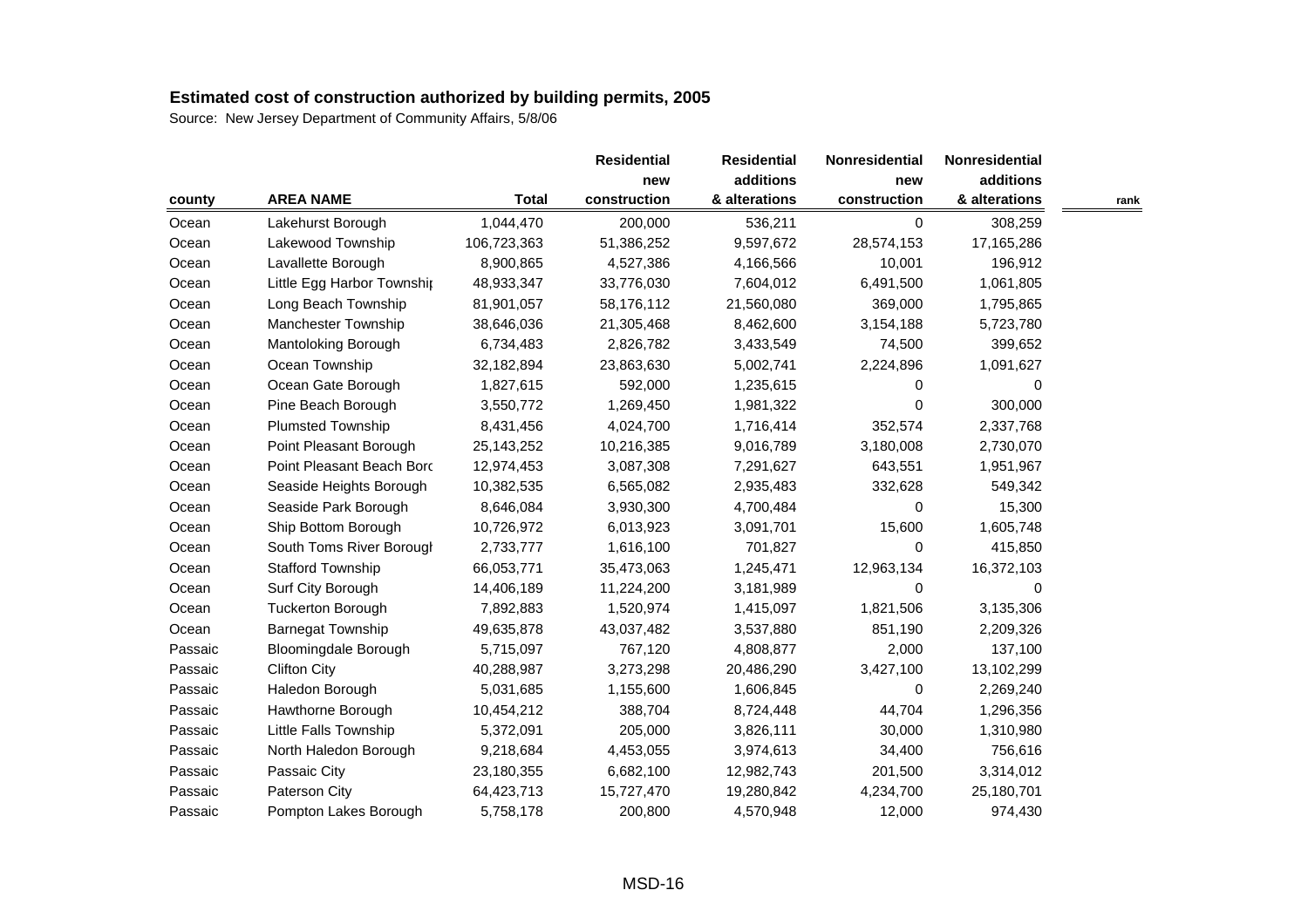| county   |                               |              |              | <b>Residential</b> | Nonresidential | Nonresidential |      |
|----------|-------------------------------|--------------|--------------|--------------------|----------------|----------------|------|
|          |                               |              | new          | additions          | new            | additions      |      |
|          | <b>AREA NAME</b>              | <b>Total</b> | construction | & alterations      | construction   | & alterations  | rank |
| Passaic  | Prospect Park Borough         | 1,601,568    | 280,000      | 689,479            | 510,000        | 122,089        |      |
| Passaic  | Ringwood Borough              | 12,935,142   | 4,255,515    | 6,477,582          | 509,400        | 1,692,645      |      |
| Passaic  | <b>Totowa Borough</b>         | 20,647,785   | 2,106,545    | 4,162,277          | 608,800        | 13,770,163     |      |
| Passaic  | Wanaque Borough               | 58,841,038   | 23,588,791   | 29,218,746         | 1,920,400      | 4,113,101      |      |
| Passaic  | Wayne Township                | 71,232,925   | 5,785,905    | 32,211,898         | 7,329,089      | 25,906,033     |      |
| Passaic  | West Milford Township         | 21,221,436   | 6,395,343    | 10,688,321         | 1,917,554      | 2,220,218      |      |
| Passaic  | West Paterson Borough         | 8,750,187    | 906,190      | 3,566,799          | 1,094,950      | 3,182,248      |      |
| Salem    | Alloway Township              | 6,043,557    | 5,271,000    | 630,500            | 142,057        | 0              |      |
| Salem    | Elmer Borough                 | 856,905      | 314,500      | 205,064            | 500            | 336,841        |      |
| Salem    | Elsinboro Township            | 294,351      | 2,300        | 292,051            | 0              | 0              |      |
| Salem    | Lower Alloways Creek Twr      | 5,193,437    | 200,000      | 193,019            | 539,000        | 4,261,418      |      |
| Salem    | Mannington Township           | 1,890,919    | 860,300      | 312,951            | 133,523        | 584,145        |      |
| Salem    | Oldmans Township              | 943,527      | 550,000      | 226,139            | 74,957         | 92,431         |      |
| Salem    | Penns Grove Borough           | 1,292,071    | 370,494      | 845,621            | 0              | 75,956         |      |
| Salem    | Pennsville Township           | 9,676,576    | 5,760,899    | 2,437,817          | 300,862        | 1,176,998      |      |
| Salem    | Pilesgrove Township           | 8,718,963    | 6,046,111    | 950,380            | 1,298,447      | 424,025        |      |
| Salem    | Pittsgrove Township           | 9,870,980    | 4,482,089    | 900,737            | 1,174,040      | 3,314,114      |      |
| Salem    | Quinton Township              | 2,185,676    | 1,733,500    | 181,676            | 134,000        | 136,500        |      |
| Salem    | Salem City                    | 1,920,780    | 0            | 1,277,940          | 0              | 642,840        |      |
| Salem    | <b>Carneys Point Township</b> | 4,239,679    | 1,980,816    | 1,012,800          | 8,000          | 1,238,063      |      |
| Salem    | Upper Pittsgrove Townshir     | 2,569,219    | 837,850      | 564,100            | 550,644        | 616,625        |      |
| Salem    | Woodstown Borough             | 3,858,401    | 1,693,975    | 770,301            | 565,090        | 829,035        |      |
| Somerset | <b>Bedminster Township</b>    | 18,260,771   | 3,021,000    | 1,835,324          | 6,229,315      | 7,175,132      |      |
| Somerset | <b>Bernards Township</b>      | 118,004,475  | 10,552,958   | 23, 191, 172       | 10,475,165     | 73,785,180     |      |
| Somerset | Bernardsville Borough         | 42,318,924   | 7,037,050    | 13,373,903         | 1,909,100      | 19,998,871     |      |
| Somerset | Bound Brook Borough           | 2,879,943    | 0            | 1,441,908          | 629,000        | 809,035        |      |
| Somerset | <b>Branchburg Township</b>    | 35,833,618   | 3,714,500    | 6,782,977          | 14,304,188     | 11,031,953     |      |
| Somerset | <b>Bridgewater Township</b>   | 94,480,451   | 23,366,787   | 19,239,293         | 8,875,860      | 42,998,511     |      |
| Somerset | Far Hills Borough             | 4,145,427    | 2,000,000    | 1,788,852          | 200,000        | 156,575        |      |
| Somerset | Franklin Township             | 136,958,035  | 61,176,447   | 13,339,416         | 18,754,738     | 43,687,434     |      |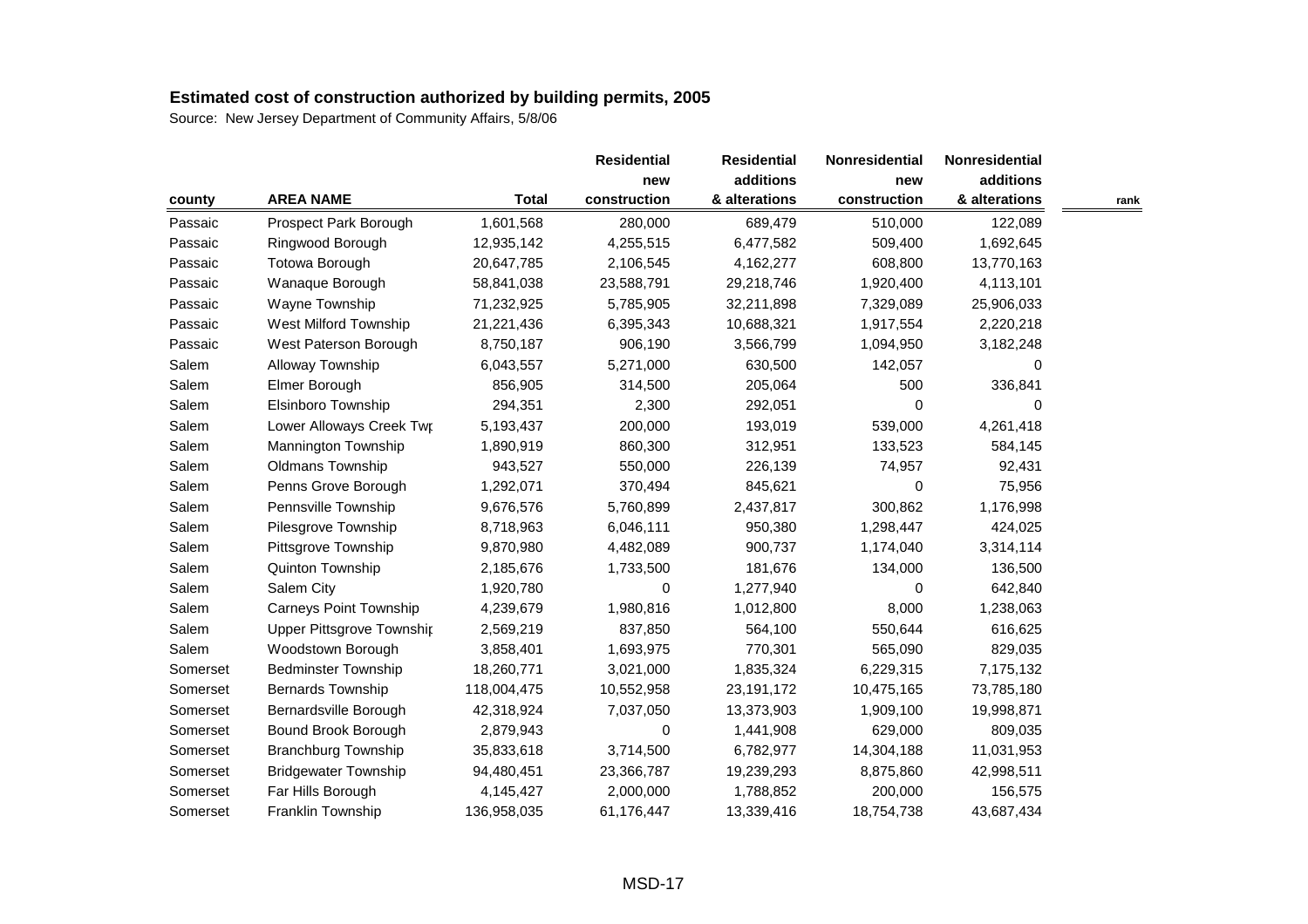| county        |                            |              |              | <b>Residential</b> | Nonresidential | Nonresidential |      |
|---------------|----------------------------|--------------|--------------|--------------------|----------------|----------------|------|
|               |                            |              | new          | additions          | new            | additions      |      |
|               | <b>AREA NAME</b>           | <b>Total</b> | construction | & alterations      | construction   | & alterations  | rank |
| Somerset      | Green Brook Township       | 16,787,596   | 11,329,355   | 3,543,904          | 1,500          | 1,912,837      |      |
| Somerset      | Hillsborough Township      | 44,591,160   | 16,191,509   | 11,922,822         | 8,068,281      | 8,408,548      |      |
| Somerset      | Manville Borough           | 4,033,914    | 481,425      | 3,197,835          | 0              | 354,654        |      |
| Somerset      | Millstone Borough          | 307,976      | 0            | 302,926            | $\Omega$       | 5,050          |      |
| Somerset      | Montgomery Township        | 15,349,490   | 2,381,476    | 8,190,930          | 537,404        | 4,239,680      |      |
| Somerset      | North Plainfield Borough   | 5,177,510    | 472,900      | 3,587,525          | 29,040         | 1,088,045      |      |
| Somerset      | Peapack-Gladstone Boro     | 6,960,636    | 2,735,000    | 2,479,489          | 0              | 1,746,147      |      |
| Somerset      | Raritan Borough            | 35,238,351   | 27, 167, 431 | 1,890,044          | 500            | 6,180,376      |      |
| Somerset      | Rocky Hill Borough         | 988,024      | 0            | 748,024            | 12,000         | 228,000        |      |
| Somerset      | Somerville Borough         | 29,393,517   | 1,715,550    | 3,533,090          | 15,334,720     | 8,810,157      |      |
| Somerset      | South Bound Brook Boro     | 13,734,263   | 11,225,650   | 1,499,167          | 10,000         | 999,446        |      |
| Somerset      | Warren Township            | 116,733,851  | 16,270,498   | 13,536,631         | 70,435,086     | 16,491,636     |      |
| Somerset      | Watchung Borough           | 18,849,077   | 10,751,602   | 6,958,729          | 0              | 1,138,746      |      |
| Sussex        | Andover Borough            | 294,130      | 0            | 105,025            | $\Omega$       | 189,105        |      |
| Sussex        | Andover Township           | 12,499,686   | 6,930,875    | 3,224,772          | 2,054,180      | 289,859        |      |
| Sussex        | <b>Branchville Borough</b> | 1,595,373    | 685,000      | 729,173            | 0              | 181,200        |      |
| <b>Sussex</b> | <b>Byram Township</b>      | 6,550,393    | 2,277,500    | 2,810,777          | 799,410        | 662,706        |      |
| Sussex        | Frankford Township         | 10,725,752   | 3,090,016    | 3,229,694          | 1,028,400      | 3,377,642      |      |
| Sussex        | Franklin Borough           | 4,960,037    | 271,401      | 2,374,951          | 1,000,000      | 1,313,685      |      |
| Sussex        | Fredon Township            | 8,388,527    | 5,464,820    | 1,493,338          | 1,028,150      | 402,219        |      |
| Sussex        | Green Township             | 3,334,566    | 1,117,400    | 1,667,537          | 322,034        | 227,595        |      |
| Sussex        | Hamburg Borough            | 3,105,973    | 1,705,638    | 905,460            | 407,400        | 87,475         |      |
| Sussex        | Hampton Township           | 14,419,635   | 2,139,170    | 2,731,704          | 8,604,114      | 944,647        |      |
| Sussex        | Hardyston Township         | 29,336,778   | 24,635,827   | 2,589,539          | 1,426,893      | 684,519        |      |
| Sussex        | Hopatcong Borough          | 12,608,114   | 399,600      | 5,221,495          | 2,673,095      | 4,313,924      |      |
| Sussex        | Lafayette Township         | 6,287,142    | 4,640,189    | 521,557            | 317,502        | 807,894        |      |
| Sussex        | Montague Township          | 7,130,377    | 5,128,014    | 1,472,302          | 290,068        | 239,993        |      |
| Sussex        | Newton Town                | 25,098,616   | 8,185,501    | 2,129,609          | 5,067,431      | 9,716,075      |      |
| Sussex        | Ogdensburg Borough         | 2,278,759    | 1,096,500    | 1,172,209          | 0              | 10,050         |      |
| Sussex        | Sandyston Township         | 2,597,038    | 1,379,762    | 982,340            | 90,201         | 144,735        |      |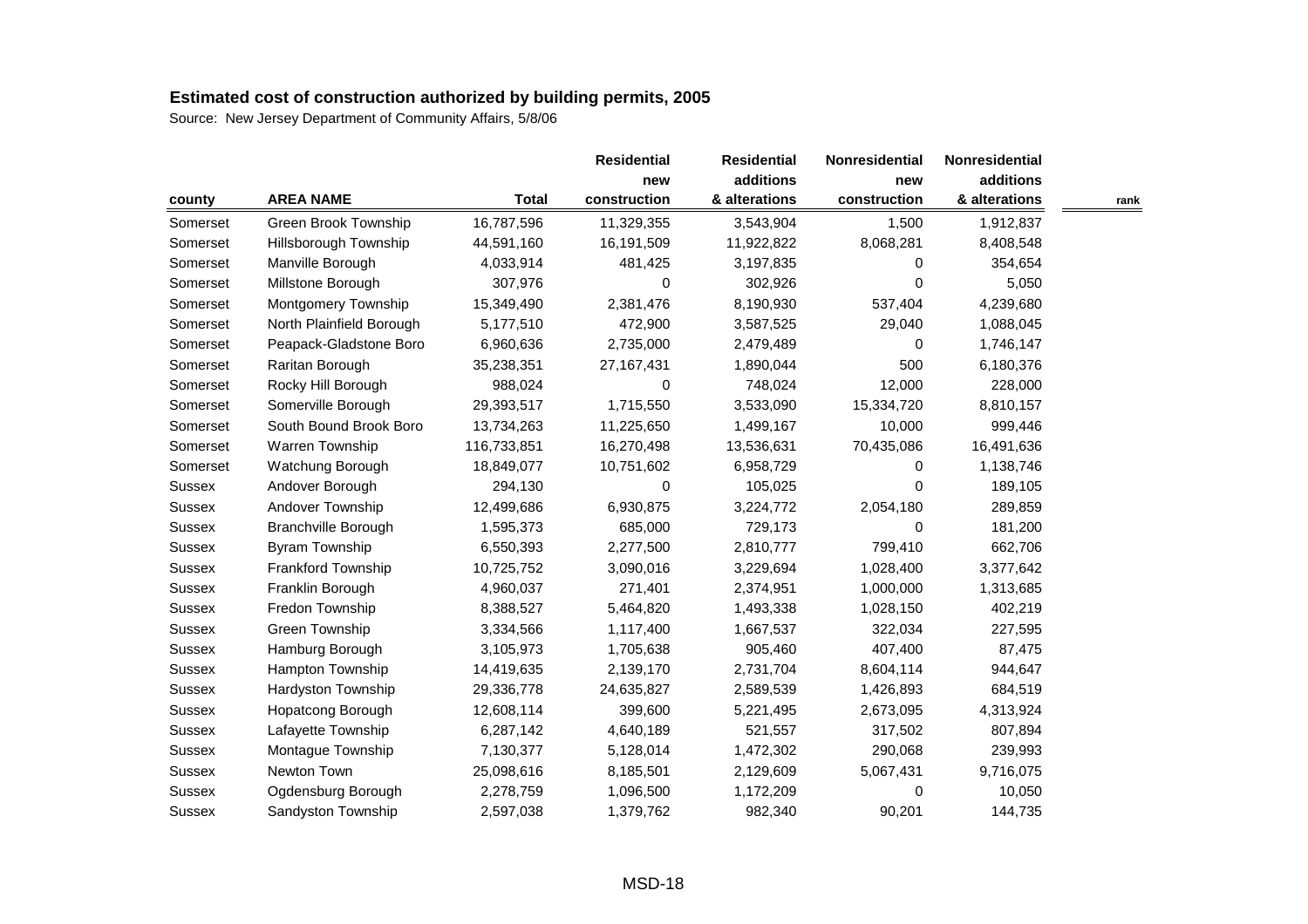|               |                            |              | <b>Residential</b> | <b>Residential</b> | Nonresidential | Nonresidential |      |
|---------------|----------------------------|--------------|--------------------|--------------------|----------------|----------------|------|
|               |                            |              | new                | additions          | new            | additions      |      |
| county        | <b>AREA NAME</b>           | <b>Total</b> | construction       | & alterations      | construction   | & alterations  | rank |
| <b>Sussex</b> | Sparta Township            | 44,294,379   | 20,527,440         | 10,504,404         | 3,225,650      | 10,036,885     |      |
| Sussex        | Stanhope Borough           | 2,537,449    | 305,000            | 1,901,319          | 0              | 331,130        |      |
| Sussex        | <b>Stillwater Township</b> | 5,716,077    | 2,651,040          | 2,165,563          | 161,800        | 737,674        |      |
| <b>Sussex</b> | Sussex Borough             | 2,759,575    | 806,900            | 1,218,305          | 3,000          | 731,370        |      |
| Sussex        | Vernon Township            | 23,603,450   | 6,081,686          | 10,690,264         | 3,768,877      | 3,062,623      |      |
| Sussex        | Walpack Township           | 2,050        | 0                  | 2,000              | 0              | 50             |      |
| <b>Sussex</b> | <b>Wantage Township</b>    | 17,924,530   | 12,302,593         | 3,048,124          | 731,444        | 1,842,369      |      |
| Union         | Berkeley Heights Township  | 27,128,947   | 4,087,950          | 13,515,489         | 1,959,000      | 7,566,508      |      |
| Union         | Clark Township             | 20,868,781   | 6,142,798          | 9,640,712          | 3,500          | 5,081,771      |      |
| Union         | Cranford Township          | 41,944,610   | 3,204,396          | 21,367,990         | 1,212,108      | 16,160,116     |      |
| Union         | <b>Elizabeth City</b>      | 56,665,115   | 32,382,753         | 11,774,607         | 1,931,750      | 10,576,005     |      |
| Union         | Fanwood Borough            | 7,717,411    | 1,628,880          | 5,080,911          | 93,000         | 914,620        |      |
| Union         | Garwood Borough            | 4,571,711    | 1,676,400          | 1,990,926          | 0              | 904,385        |      |
| Union         | Hillside Township          | 10,104,987   | 3,429,581          | 3,680,178          | 143,679        | 2,851,549      |      |
| Union         | Kenilworth Borough         | 8,366,634    | 2,495,700          | 3,109,288          | 22,400         | 2,739,246      |      |
| Union         | <b>Linden City</b>         | 39,936,445   | 4,230,154          | 9,361,977          | 5,916,772      | 20,427,542     |      |
| Union         | Mountainside Borough       | 15,016,032   | 3,962,361          | 8,346,017          | 1,233,500      | 1,474,154      |      |
| Union         | New Providence Borough     | 29,180,942   | 7,185,356          | 13,378,872         | 41,000         | 8,575,714      |      |
| Union         | <b>Plainfield City</b>     | 23,700,296   | 1,781,800          | 9,844,582          | 6,502,421      | 5,571,493      |      |
| Union         | <b>Rahway City</b>         | 38,558,589   | 13,133,047         | 17,484,566         | 6,153,000      | 1,787,976      |      |
| Union         | Roselle Borough            | 6,050,203    | 138,500            | 3,631,817          | 775,640        | 1,504,246      |      |
| Union         | Roselle Park Borough       | 11,790,785   | 530,869            | 4,121,759          | 3,240,355      | 3,897,802      |      |
| Union         | Scotch Plains Township     | 35,971,376   | 12,568,351         | 18,666,622         | 0              | 4,736,403      |      |
| Union         | Springfield Township       | 25,650,235   | 3,308,985          | 7,951,365          | 9,930          | 14,379,955     |      |
| Union         | <b>Summit City</b>         | 78,268,664   | 13,300,308         | 35,403,680         | 8,593,167      | 20,971,509     |      |
| Union         | Union Township             | 26,742,368   | 3,326,652          | 12,648,897         | 1,433,808      | 9,333,011      |      |
| Union         | Westfield Town             | 61,517,678   | 23,435,441         | 30,918,761         | 0              | 7,163,476      |      |
| Union         | Winfield Township          | 323,017      | 52,000             | 259,095            | 0              | 11,922         |      |
| Warren        | <b>Allamuchy Township</b>  | 8,474,289    | 7,160,300          | 140,075            | 170,826        | 1,003,088      |      |
| Warren        | Alpha Borough              | 6,198,506    | 196,003            | 864,939            | 5,023,343      | 114,221        |      |